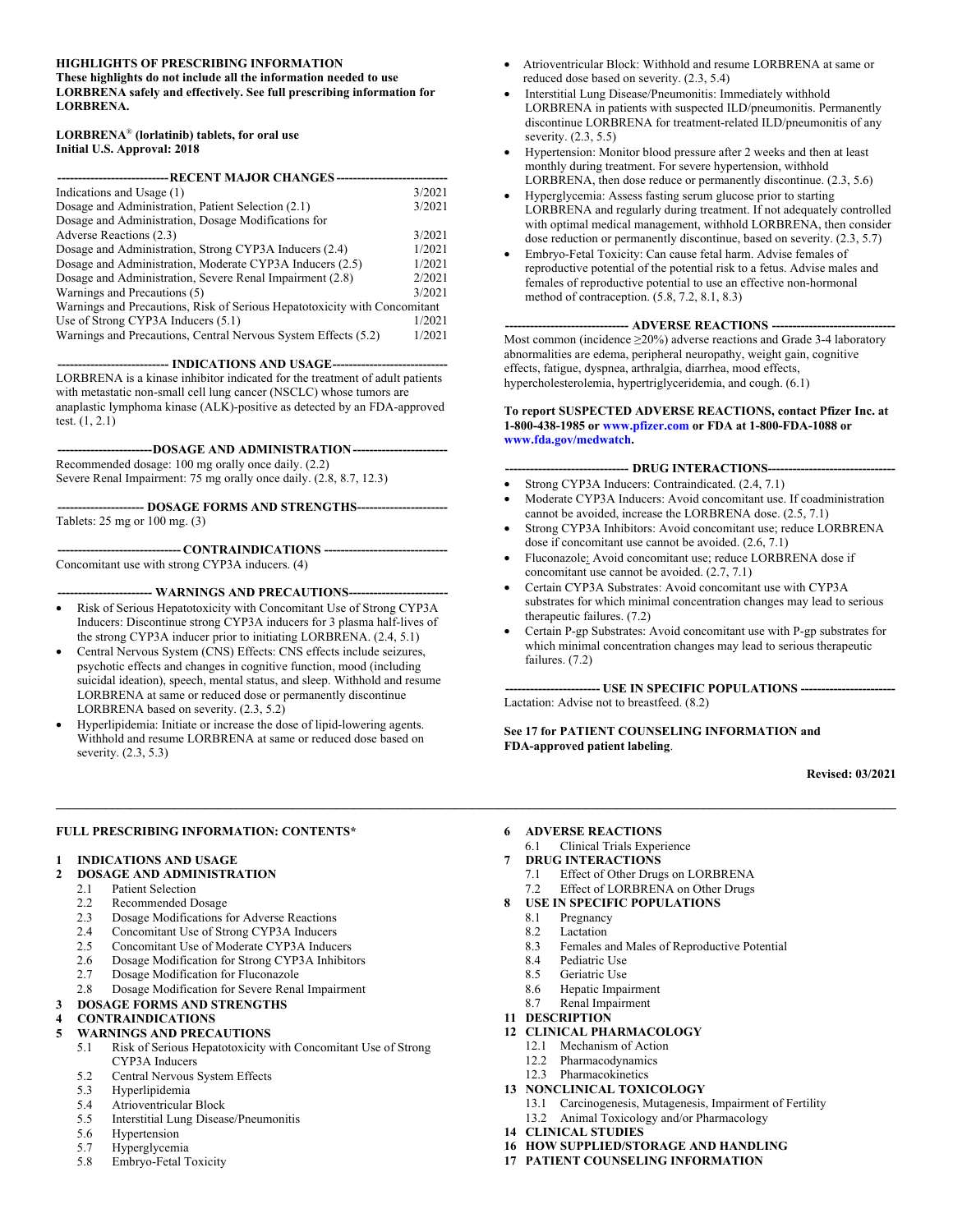\*Sections or subsections omitted from the full prescribing information are not listed.

**\_\_\_\_\_\_\_\_\_\_\_\_\_\_\_\_\_\_\_\_\_\_\_\_\_\_\_\_\_\_\_\_\_\_\_\_\_\_\_\_\_\_\_\_\_\_\_\_\_\_\_\_\_\_\_\_\_\_\_\_\_\_\_\_\_\_\_\_\_\_\_\_\_\_\_\_\_\_\_\_\_\_\_\_\_\_\_\_\_\_\_\_\_\_\_\_\_\_\_\_\_\_\_\_\_\_\_\_\_\_\_\_\_\_\_\_\_\_\_\_\_\_\_\_\_\_\_\_\_\_\_\_\_\_\_**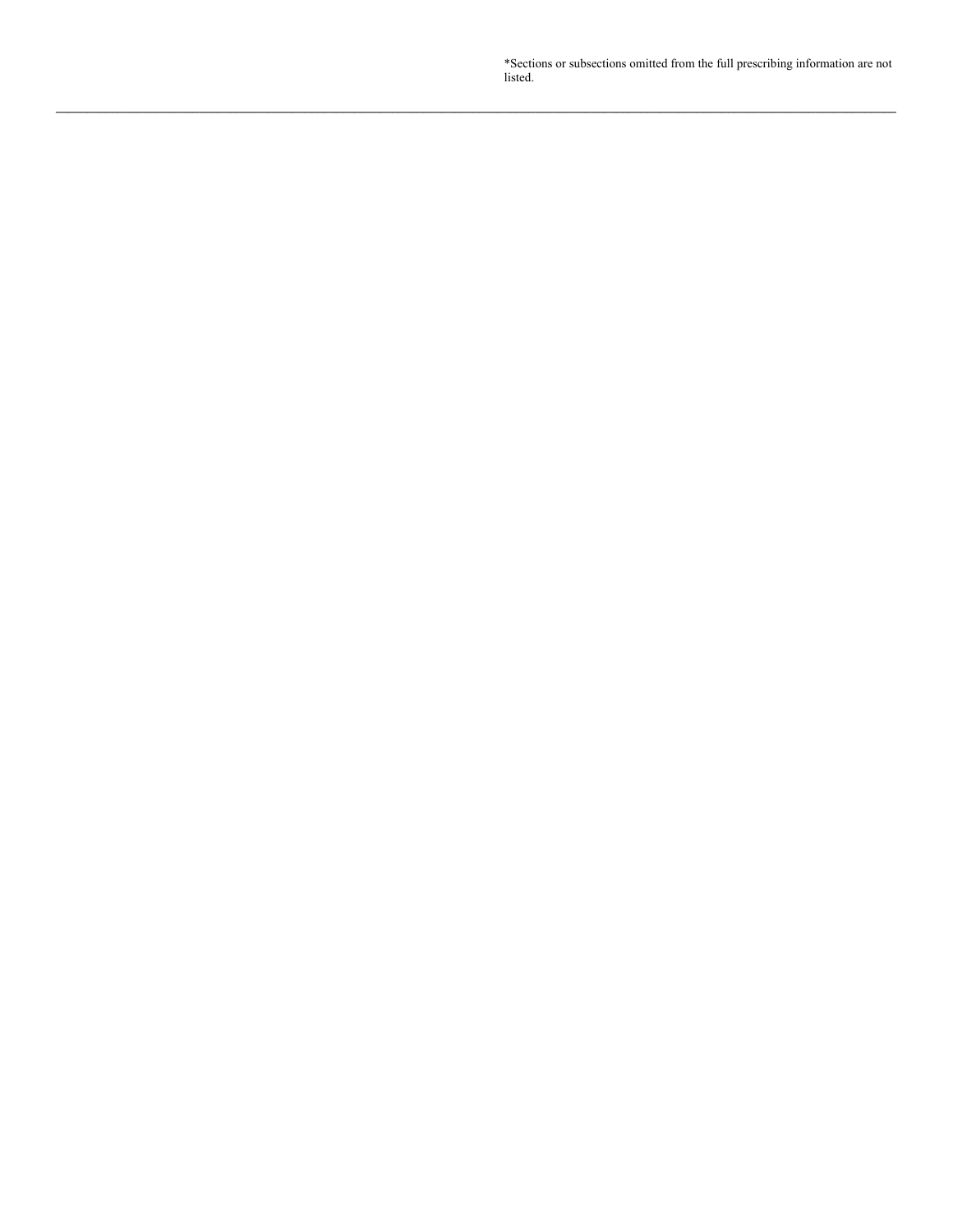## <sup>0</sup>**FULL PRESCRIBING INFORMATION**

## **1 INDICATIONS AND USAGE**

LORBRENA<sup>®</sup> is indicated for the treatment of adult patients with metastatic non-small cell lung cancer (NSCLC) whose tumors are anaplastic lymphoma kinase (ALK)-positive as detected by an FDA-approved test. 2 DOSAGE AND ADMINISTRATION

## **2.1 Patient Selection**

Select patients for the treatment of metastatic NSCLC with LORBRENA based on the presence of ALK positivity in tumor specimens *[see Indications and Usage (1) and Clinical Studies (14)]*.

Information on FDA-approved tests for the detection of ALK rearrangements in NSCLC is available at http://www.fda.gov/CompanionDiagnostics.

#### **2.2 Recommended Dosage**

The recommended dosage of LORBRENA is 100 mg orally once daily, with or without food, until disease progression or unacceptable toxicity *[see Clinical Pharmacology (12.3)]*.

Swallow tablets whole. Do not chew, crush or split tablets. Do not ingest if tablets are broken, cracked, or otherwise not intact.

Take LORBRENA at the same time each day. If a dose is missed, then take the missed dose unless the next dose is due within 4 hours. Do not take 2 doses at the same time to make up for a missed dose.

Do not take an additional dose if vomiting occurs after LORBRENA but continue with the next scheduled dose.

## **2.3 Dosage Modifications for Adverse Reactions**

The recommended dose reductions are:

- First dose reduction: LORBRENA 75 mg orally once daily
- Second dose reduction: LORBRENA 50 mg orally once daily

Permanently discontinue LORBRENA in patients who are unable to tolerate 50 mg orally once daily.

Dosage modifications for adverse reactions of LORBRENA are provided in Table 1.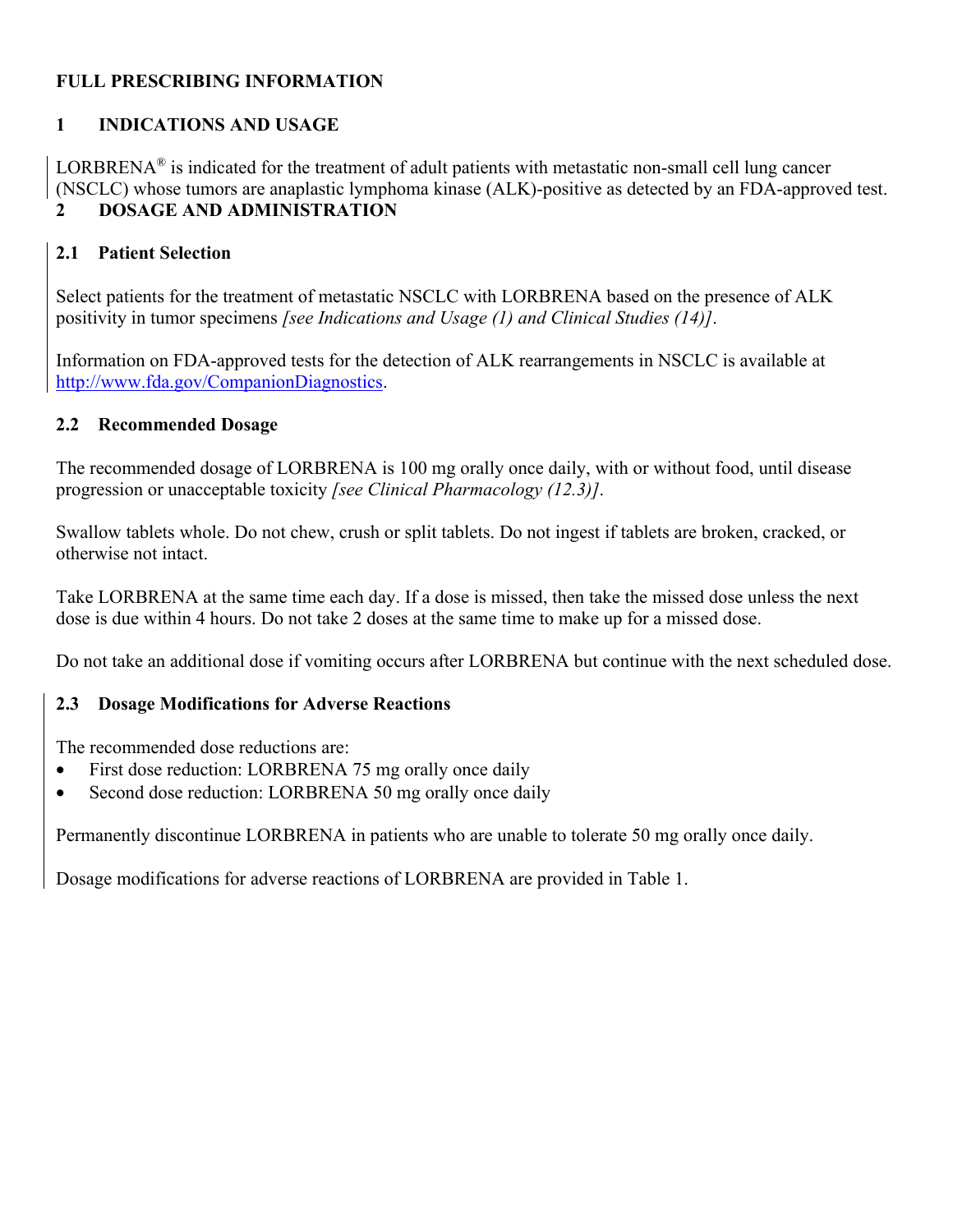# **Table 1 Recommended LORBRENA Dosage Modifications for Adverse Reactions**

| <b>Adverse Reaction<sup>a</sup></b>                                              | <b>Dosage Modifications</b>                                                                                                                                                                                                  |  |  |
|----------------------------------------------------------------------------------|------------------------------------------------------------------------------------------------------------------------------------------------------------------------------------------------------------------------------|--|--|
| <b>Central Nervous System Effects</b> [see Warnings and Precautions (5.2)]       |                                                                                                                                                                                                                              |  |  |
| Grade 1                                                                          | Continue at the same dose or withhold the dose until recovery<br>to baseline. Resume LORBRENA at the same dose or at a<br>reduced dose.                                                                                      |  |  |
| Grade 2 OR Grade 3                                                               | Withhold dose until Grade 0 or 1. Resume LORBRENA at a<br>reduced dose.                                                                                                                                                      |  |  |
| Grade 4                                                                          | Permanently discontinue LORBRENA.                                                                                                                                                                                            |  |  |
| <b>Hyperlipidemia</b> [see Warnings and Precautions $(5.3)$ ]                    |                                                                                                                                                                                                                              |  |  |
| Grade 4 hypercholesterolemia OR<br>Grade 4 hypertriglyceridemia                  | Withhold LORBRENA until recovery of hypercholesterolemia<br>and/or hypertriglyceridemia to less than or equal to Grade 2.<br>Resume LORBRENA at the same dose.<br>If severe hypercholesterolemia and/or hypertriglyceridemia |  |  |
|                                                                                  | recurs, resume LORBRENA at a reduced dose.                                                                                                                                                                                   |  |  |
| <b>Atrioventricular (AV) Block</b> [see Warnings and Precautions (5.4)]          |                                                                                                                                                                                                                              |  |  |
| Second-degree AV block                                                           | Withhold LORBRENA until PR interval is less than 200 ms.<br>Resume LORBRENA at a reduced dose.                                                                                                                               |  |  |
|                                                                                  | Withhold LORBRENA until<br>pacemaker placed OR<br>$\bullet$<br>PR interval less than 200 ms.                                                                                                                                 |  |  |
| First occurrence of complete AV block                                            | If a pacemaker is placed, resume LORBRENA at the same<br>dose.                                                                                                                                                               |  |  |
|                                                                                  | If no pacemaker is placed, resume LORBRENA at a reduced<br>dose.                                                                                                                                                             |  |  |
| Recurrent complete AV block                                                      | Place pacemaker or permanently discontinue LORBRENA.                                                                                                                                                                         |  |  |
| Interstitial Lung Disease (ILD)/Pneumonitis [see Warnings and Precautions (5.5)] |                                                                                                                                                                                                                              |  |  |
| Any Grade treatment-related<br>ILD/Pneumonitis                                   | Permanently discontinue LORBRENA.                                                                                                                                                                                            |  |  |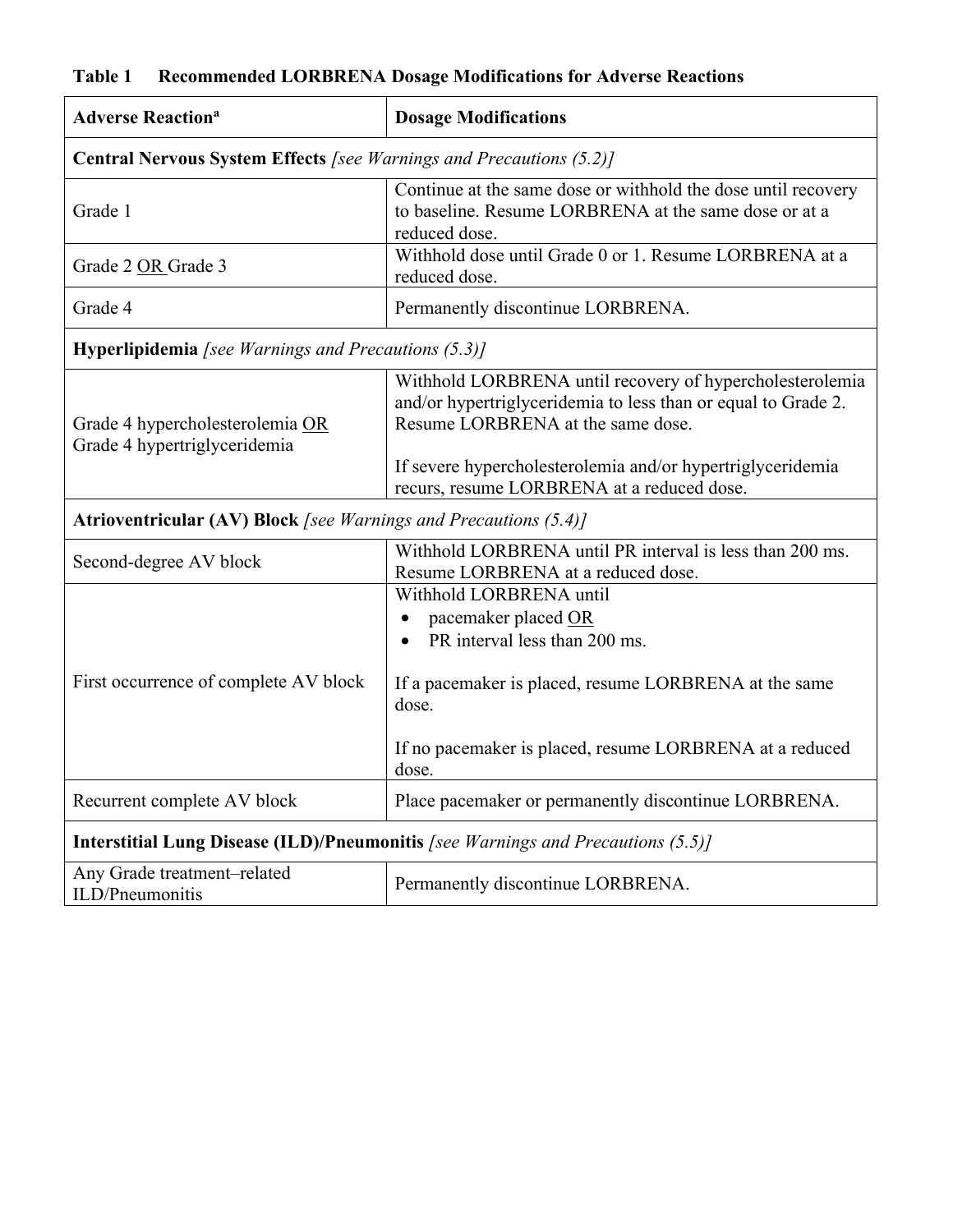#### **Table 1 Recommended LORBRENA Dosage Modifications for Adverse Reactions**

| <b>Adverse Reaction<sup>a</sup></b>                                                                                 | <b>Dosage Modifications</b>                                                                                                                                            |  |  |  |
|---------------------------------------------------------------------------------------------------------------------|------------------------------------------------------------------------------------------------------------------------------------------------------------------------|--|--|--|
|                                                                                                                     | <b>Hypertension</b> [see Warnings and Precautions $(5.6)$ ]                                                                                                            |  |  |  |
| Grade 3 (SBP greater than or equal to<br>160 mmHg or DBP greater than or equal<br>to 100 mmHg; medical intervention | Withhold LORBRENA until hypertension has recovered to<br>Grade 1 or less (SBP less than 140 mmHg and DBP less than<br>90 mmHg), then resume LORBRENA at the same dose. |  |  |  |
| indicated; more than one<br>antihypertensive drug, or more intensive<br>therapy than previously used indicated)     | If Grade 3 hypertension recurs, withhold LORBRENA until<br>recovery to Grade 1 or less, and resume at a reduced dose.                                                  |  |  |  |
|                                                                                                                     | If adequate hypertension control cannot be achieved with<br>optimal medical management, permanently discontinue<br>LORBRENA.                                           |  |  |  |
| Grade 4 (life-threatening consequences,<br>urgent intervention indicated)                                           | Withhold LORBRENA until recovery to Grade 1 or less, and<br>resume at a reduced dose or permanently discontinue<br>LORBRENA.                                           |  |  |  |
|                                                                                                                     | If Grade 4 hypertension recurs, permanently discontinue<br>LORBRENA.                                                                                                   |  |  |  |
| Hyperglycemia [see Warnings and Precautions (5.7)]                                                                  |                                                                                                                                                                        |  |  |  |
| Grade 3 ((greater than 250 mg/dL)<br>despite optimal anti-hyperglycemic                                             | Withhold LORBRENA until hyperglycemia is adequately<br>controlled, then resume LORBRENA at the next lower dosage.                                                      |  |  |  |
| therapy OR Grade 4                                                                                                  | If adequate hyperglycemic control cannot be achieved with<br>optimal medical management, permanently discontinue<br>LORBRENA.                                          |  |  |  |
| <b>Other Adverse Reactions</b>                                                                                      |                                                                                                                                                                        |  |  |  |
| Grade 1 OR Grade 2                                                                                                  | Continue LORBRENA at same dose or reduced dose.                                                                                                                        |  |  |  |
| Grade 3 OR Grade 4<br>Abbreviation: AV=atrioventricular: DBP=diastolic blood pressure: SBP=systolic blood pressure  | Withhold LORBRENA until symptoms resolve to less than or<br>equal to Grade 2 or baseline. Resume LORBRENA at reduced<br>dose.                                          |  |  |  |

Abbreviation: AV=atrioventricular; DBP=diastolic blood pressure; SBP=systolic blood pressure.<br><sup>a</sup> Grade based on National Cancer Institute (NCI) Common Terminology Criteria for Adverse Events (CTCAE) version 4.03.

## **2.4 Concomitant Use of Strong CYP3A Inducers**

LORBRENA is contraindicated in patients taking strong CYP3A inducers. Discontinue strong CYP3A inducers for 3 plasma half-lives of the strong CYP3A inducer prior to initiating LORBRENA *[see Contraindications (4), Warnings and Precautions (5.1), Drug Interactions (7.1), Clinical Pharmacology (12.3)]*.

## **2.5 Concomitant Use of Moderate CYP3A Inducers**

Avoid concomitant use of moderate CYP3A inducers with LORBRENA. If concomitant use with moderate CYP3A inducers is unavoidable, increase the LORBRENA dose to 125 mg once daily *[see Drug Interactions (7.1), Clinical Pharmacology (12.3)]*.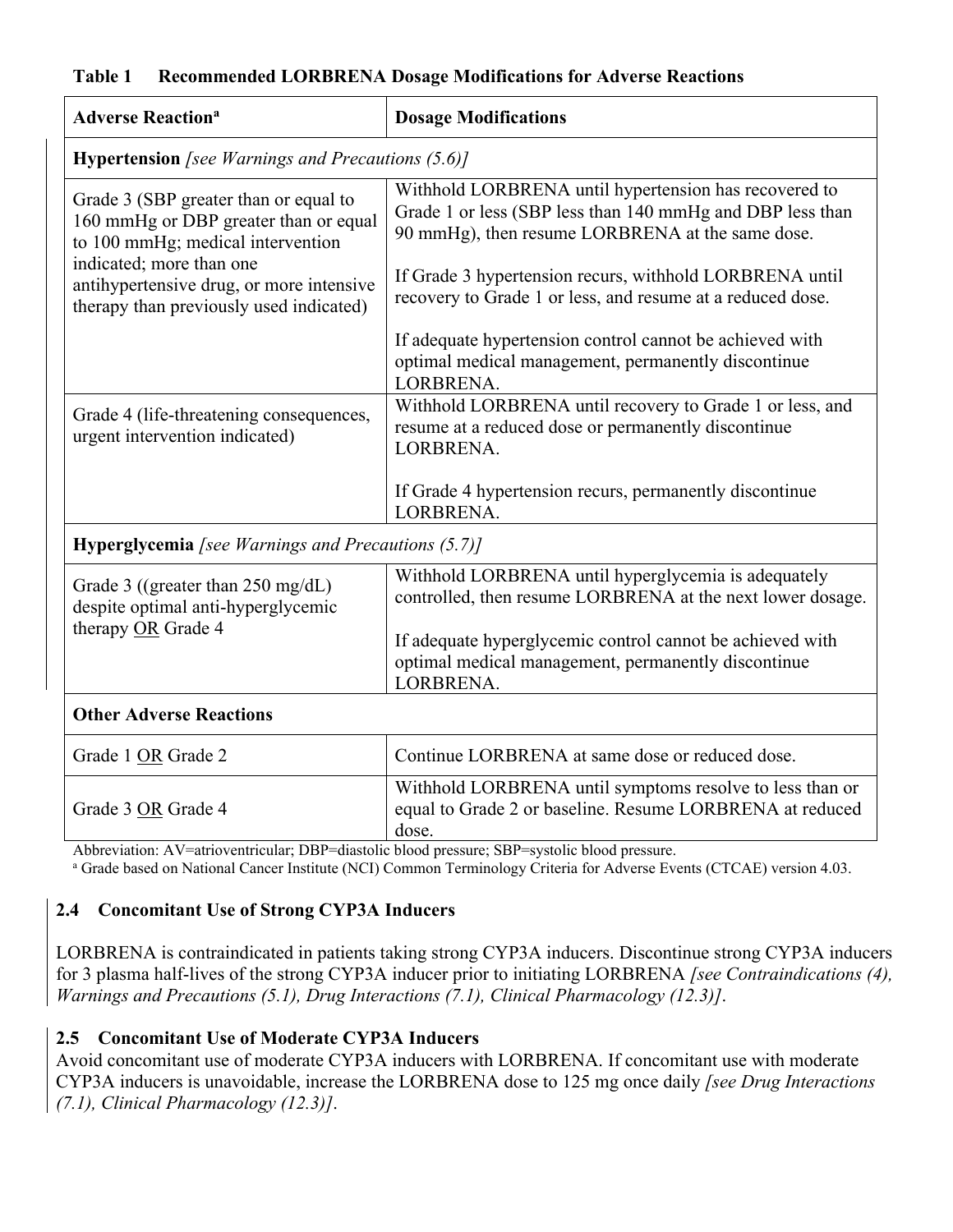## **2.6 Dosage Modification for Strong CYP3A Inhibitors**

Avoid concomitant use of LORBRENA with strong CYP3A inhibitors. If concomitant use with a strong CYP3A inhibitor is unavoidable, reduce the starting dose of LORBRENA from 100 mg orally once daily to 75 mg orally once daily.

In patients who have had a dose reduction to 75 mg orally once daily due to adverse reactions and who initiate a strong CYP3A inhibitor, reduce the LORBRENA dose to 50 mg orally once daily.

If concomitant use of a strong CYP3A inhibitor is discontinued, increase the LORBRENA dose (after 3 plasma half-lives of the strong CYP3A inhibitor) to the dose that was used before starting the strong inhibitor *[see Drug Interactions (7.1), Clinical Pharmacology (12.3)]*.

# **2.7 Dosage Modification for Fluconazole**

Avoid concomitant use of LORBRENA with fluconazole *[see Clinical Pharmacology (12.3)]*. If concomitant use is unavoidable, reduce the starting dose of LORBRENA from 100 mg orally once daily to 75 mg orally once daily *[see Drug Interactions (7.1), Clinical Pharmacology (12.3)]*.

# **2.8 Dosage Modification for Severe Renal Impairment**

Reduce the recommended dosage of LORBRENA for patients with severe renal impairment (creatinine clearance  $[CL_{cr}]$  15 to  $\lt 30$  mL/min, estimated by Cockcroft-Gault) from 100 mg to 75 mg orally once daily *[see Use in Specific Populations (8.7) and Clinical Pharmacology (12.3)]*.

# 2B**3 DOSAGE FORMS AND STRENGTHS**

Tablets:

- 25 mg: 8 mm round, tan, immediate release, film-coated, debossed with "Pfizer" on one side and "25" and "LLN" on the other side
- 100 mg: 8.5 mm  $\times$  17 mm oval, lavender, immediate release, film-coated, debossed with "Pfizer" on one side and "LLN 100" on the other side

# 3B**4 CONTRAINDICATIONS**

LORBRENA is contraindicated in patients taking strong CYP3A inducers, due to the potential for serious hepatotoxicity *[see Warnings and Precautions (5.1)]*.

# 4B**5 WARNINGS AND PRECAUTIONS**

# **5.1 Risk of Serious Hepatotoxicity with Concomitant Use of Strong CYP3A Inducers**

Severe hepatotoxicity occurred in 10 of 12 healthy subjects receiving a single dose of LORBRENA with multiple daily doses of rifampin, a strong CYP3A inducer. Grade 4 alanine aminotransferase (ALT) or aspartate aminotransferase (AST) elevations occurred in 50% of subjects, Grade 3 ALT or AST elevations occurred in 33% and Grade 2 ALT or AST elevations occurred in 8%. ALT or AST elevations occurred within 3 days and returned to within normal limits after a median of 15 days (7 to 34 days); the median time to recovery was 18 days in subjects with Grade 3 or 4 ALT or AST elevations and 7 days in subjects with Grade 2 ALT or AST elevations *[see Drug Interactions (7.1)]*.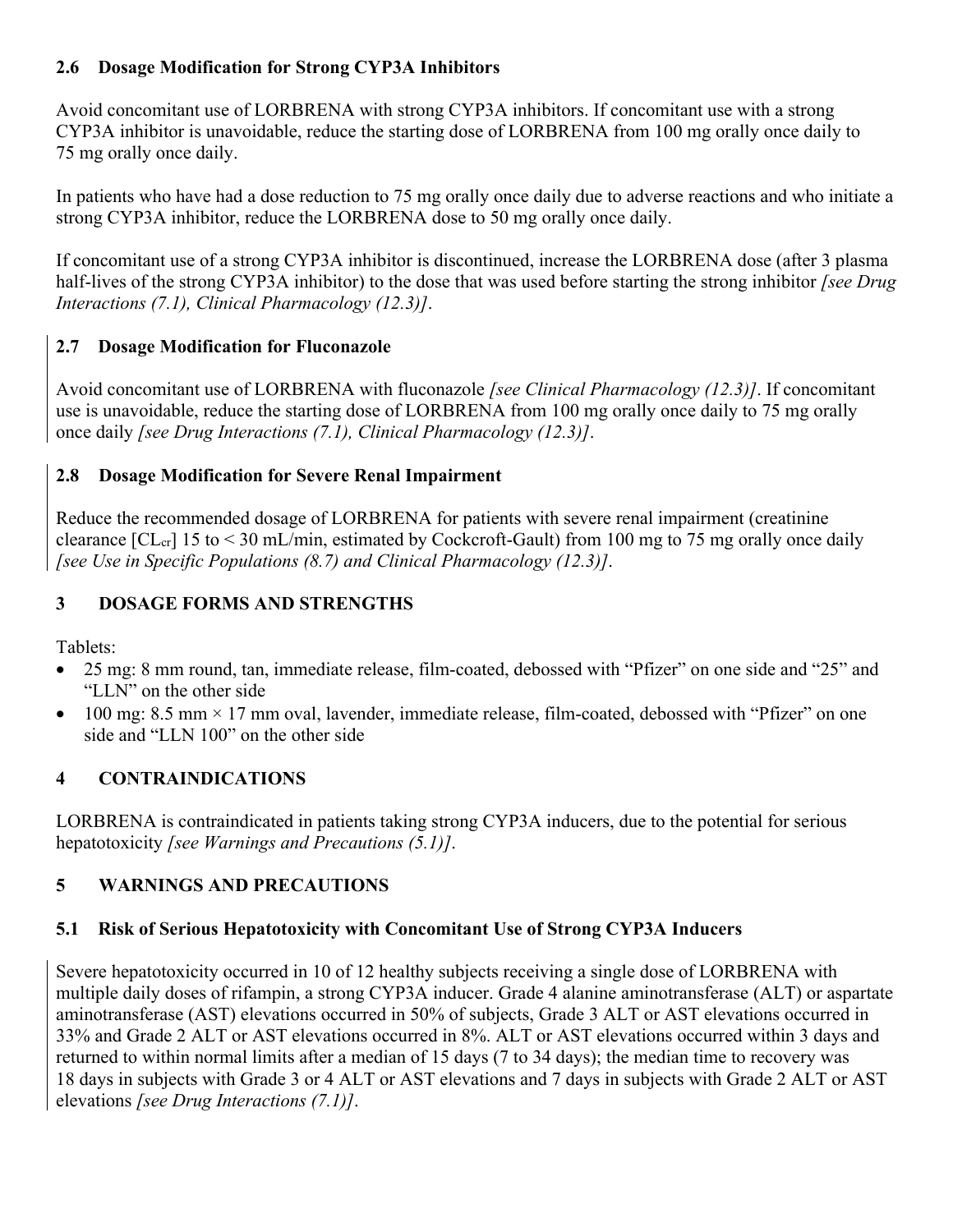LORBRENA is contraindicated in patients taking strong CYP3A inducers. Discontinue strong CYP3A inducers for 3 plasma half-lives of the strong CYP3A inducer prior to initiating LORBRENA *[see Contraindications (4), Drug Interactions (7.1)]*.

# **5.2 Central Nervous System Effects**

A broad spectrum of central nervous system (CNS) effects can occur in patients receiving LORBRENA. These include seizures, psychotic effects and changes in cognitive function, mood (including suicidal ideation), speech, mental status, and sleep. Overall, CNS effects occurred in 52% of the 476 patients who received 100 mg LORBRENA once daily in clinical trials *[see Adverse Reactions (6.1)]*. Cognitive effects occurred in 28% of the 476 patients; 2.9% of these events were severe (Grade 3 or 4). Mood effects occurred in 21% of patients; 1.7% of these events were severe. Speech effects occurred in 11% of patients; 0.6% of these events were severe. Psychotic effects occurred in 7% of patients; 0.6% of these events were severe. Mental status changes occurred in 1.3% of patients; 1.1% of these events were severe. Seizures occurred in 1.9% of patients, sometimes in conjunction with other neurologic findings. Sleep effects occurred in 12% of patients. The median time to first onset of any CNS effect was 1.4 months (1 day to 3.4 years). Overall, 2.1% of patients required permanent discontinuation of LORBRENA for a CNS effect; 10% required temporary discontinuation and 8% required dose reduction.

Withhold and resume at the same dose or at a reduced dose or permanently discontinue LORBRENA based on severity *[see Dosage and Administration (2.3)]*.

# **5.3 Hyperlipidemia**

Increases in serum cholesterol and triglycerides can occur in patients receiving LORBRENA *[see Adverse Reactions (6.1)]*. Grade 3 or 4 elevations in total cholesterol occurred in 18% and Grade 3 or 4 elevations in triglycerides occurred in 19% of the 476 patients who received 100 mg LORBRENA once daily. The median time to onset was 15 days for both hypercholesterolemia and hypertriglyceridemia. Approximately 4% and 7% of patients required temporary discontinuation and 1% and 3% of patients required dose reduction of LORBRENA for elevations in cholesterol and in triglycerides in Study B7461001 and Study B7461006, respectively. Eighty-three percent of patients required initiation of lipid-lowering medications, with a median time to onset of start of such medications of 17 days.

Initiate or increase the dose of lipid-lowering agents in patients with hyperlipidemia. Monitor serum cholesterol and triglycerides before initiating LORBRENA, 1 and 2 months after initiating LORBRENA, and periodically thereafter. Withhold and resume at the same dose for the first occurrence; resume at the same or a reduced dose of LORBRENA for recurrence based on severity *[see Dosage and Administration (2.3)].*

## **5.4 Atrioventricular Block**

PR interval prolongation and atrioventricular (AV) block can occur in patients receiving LORBRENA *[see Adverse Reactions (6.1), Clinical Pharmacology (12.2)].* In 476 patients who received 100 mg LORBRENA once daily and who had a baseline electrocardiography (ECG), 1.9% experienced AV block and 0.2% experienced Grade 3 AV block and underwent pacemaker placement.

Monitor ECG prior to initiating LORBRENA and periodically thereafter. Withhold and resume at a reduced dose or at the same dose in patients who undergo pacemaker placement. Permanently discontinue for recurrence in patients without a pacemaker *[see Dosage and Administration (2.3)]*.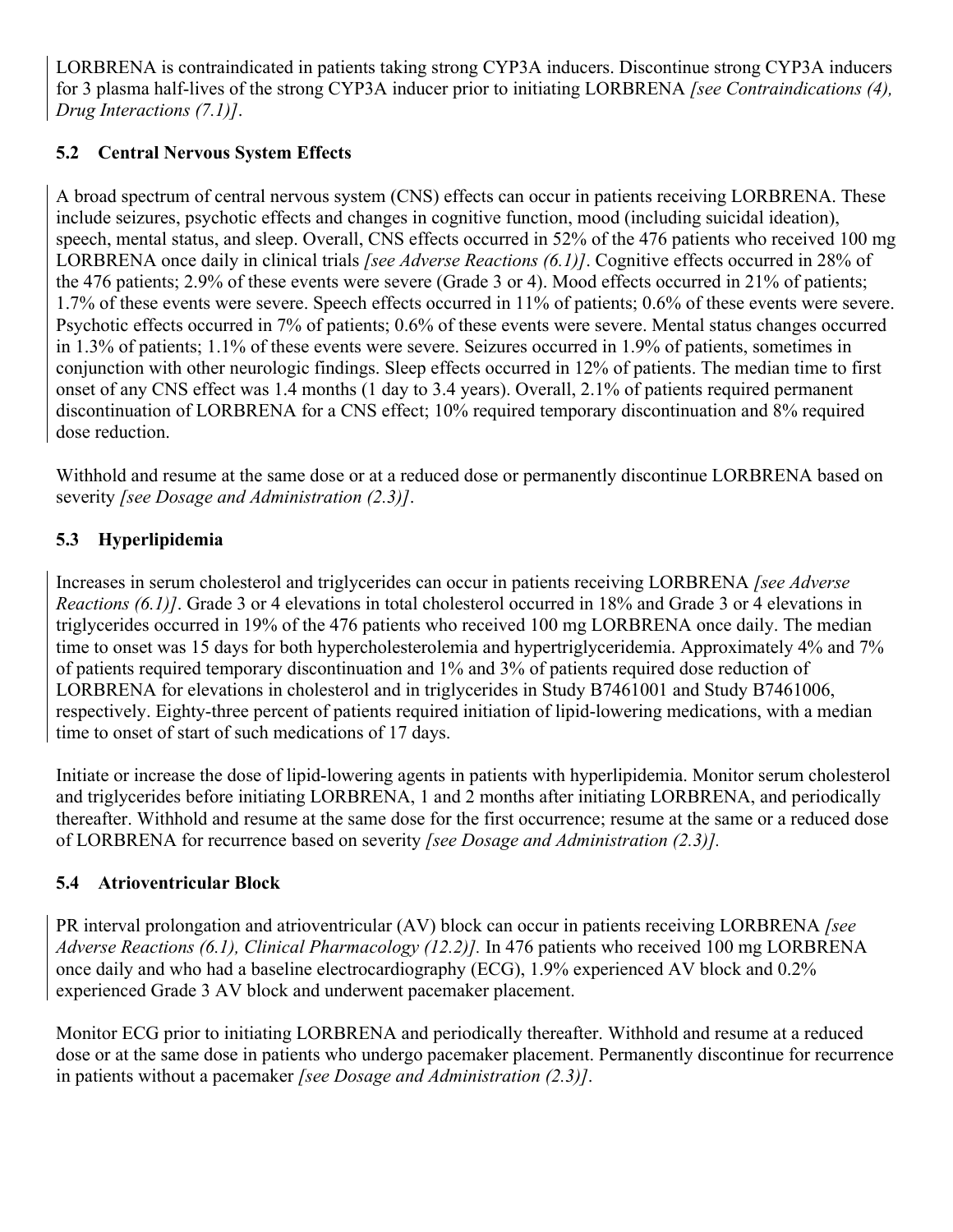## **5.5 Interstitial Lung Disease/Pneumonitis**

Severe or life-threatening pulmonary adverse reactions consistent with interstitial lung disease (ILD)/pneumonitis can occur with LORBRENA. ILD/pneumonitis occurred in 1.9% of patients who received 100 mg LORBRENA once daily, including Grade 3 or 4 ILD/pneumonitis in 0.6% of patients. Four patients (0.8%) discontinued LORBRENA for ILD/pneumonitis.

Promptly investigate for ILD/pneumonitis in any patient who presents with worsening of respiratory symptoms indicative of ILD/pneumonitis (e.g., dyspnea, cough, and fever). Immediately withhold LORBRENA in patients with suspected ILD/pneumonitis. Permanently discontinue LORBRENA for treatment-related ILD/pneumonitis of any severity *[see Dosage and Administration (2.3)]*.

# **5.6 Hypertension**

Hypertension can occur in patients receiving LORBRENA *[see Adverse Reactions (6.1)]*. Hypertension occurred in 13% of patients who received 100 mg LORBRENA once daily, including Grade 3 or 4 in 6% of patients. The median time to onset of hypertension was 6.4 months (1 day to 2.8 years), and 2.3% of patients temporarily discontinued LORBRENA for hypertension.

Control blood pressure prior to initiation of LORBRENA. Monitor blood pressure after 2 weeks and at least monthly thereafter during treatment with LORBRENA. Withhold and resume at a reduced dose or permanently discontinue LORBRENA based on severity *[see Dosage and Administration (2.3)]*.

# **5.7 Hyperglycemia**

Hyperglycemia can occur in patients receiving LORBRENA *[see Adverse Reactions (6.1)]*. Hyperglycemia occurred in 9% of patients who received 100 mg LORBRENA, including Grade 3 or 4 in 3.2% of patients. The median time to onset of hyperglycemia was 4.8 months (1 day to 2.9 years), and 0.8% of patients temporarily discontinued LORBRENA for hyperglycemia.

Assess fasting serum glucose prior to initiation of LORBRENA and monitor periodically thereafter. Withhold and resume at a reduced dose or permanently discontinue LORBRENA based on severity *[see Dosage and Administration (2.3)]*.

# **5.8 Embryo-Fetal Toxicity**

Based on findings from animal studies and its mechanism of action, LORBRENA can cause fetal harm when administered to a pregnant woman. Administration of lorlatinib to pregnant rats and rabbits by oral gavage during the period of organogenesis resulted in malformations, increased post-implantation loss, and abortion at maternal exposures that were equal to or less than the human exposure at the recommended dose of 100 mg once daily based on area under the curve (AUC).

Advise pregnant women of the potential risk to a fetus. Advise females of reproductive potential to use an effective non-hormonal method of contraception, since LORBRENA can render hormonal contraceptives ineffective, during treatment with LORBRENA and for at least 6 months after the final dose. Advise males with female partners of reproductive potential to use effective contraception during treatment with LORBRENA and for 3 months after the final dose *[see Drug Interactions (7.2), Use in Specific Populations (8.1, 8.3), Nonclinical Toxicology (13.1)]*.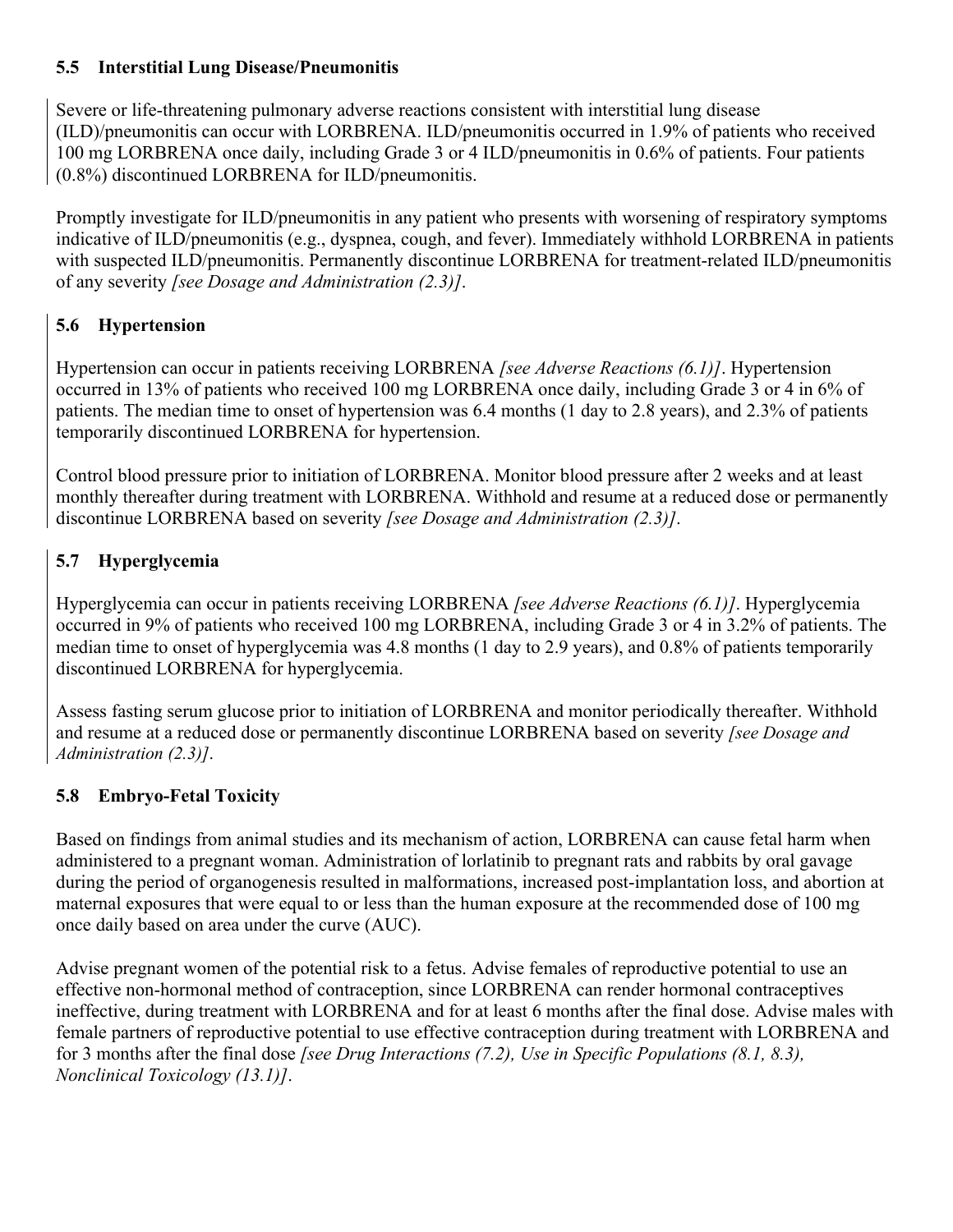## 5B**6 ADVERSE REACTIONS**

The following adverse reactions are described elsewhere in the labeling:

- Risk of Serious Hepatotoxicity with Concomitant Use of Strong CYP3A Inducers *[see Warnings and Precautions (5.1)]*
- Central Nervous System Effects *[see Warnings and Precautions (5.2)]*
- Hyperlipidemia *[see Warnings and Precautions (5.3)]*
- Atrioventricular Block *[see Warnings and Precautions (5.4)]*
- Interstitial Lung Disease/Pneumonitis *[see Warnings and Precautions (5.5)]*
- Hypertension *[see Warnings and Precautions (5.6)]*
- Hyperglycemia *[see Warnings and Precautions (5.7)]*

# **6.1 Clinical Trials Experience**

Because clinical trials are conducted under widely varying conditions, adverse reaction rates observed in the clinical trials of a drug cannot be directly compared to rates in the clinical trials of another drug and may not reflect the rates observed in practice.

The pooled safety population described in the Warnings and Precautions section reflects exposure to LORBRENA in 476 patients who received 100 mg LORBRENA once daily in Study B7461001 (N=327) and Study B7461006 (N=149). Among 476 patients who received LORBRENA, 75% were exposed for 6 months or longer and 61% were exposed for greater than 1 year. In this pooled safety population, the most frequent adverse reactions in  $\geq$  20% of 476 patients who received LORBRENA were edema (56%), peripheral neuropathy (44%), weight gain (31%), cognitive effects (28%), fatigue (27%), dyspnea (27%), arthralgia (24%), diarrhea (23%), mood effects (21%), and cough (21%). The most frequent Grade 3-4 laboratory abnormalities in ≥ 20% of 476 patients who received LORBRENA were hypercholesterolemia (21%) and hypertriglyceridemia (21%).

# Previously Untreated ALK-Positive Metastatic NSCLC (CROWN Study)

The safety of LORBRENA was evaluated in 149 patients with ALK-positive NSCLC in a randomized, open-label, active-controlled trial for the treatment of patients with ALK-positive, locally advanced or metastatic, NSCLC who had not received previous systemic treatment for advanced disease *[see Clinical Studies (14)]*. The median duration of exposure to LORBRENA was 16.7 months (4 days to 34.3 months) and 76% received LORBRENA for at least 12 months.

Serious adverse reactions occurred in 34% of patients treated with LORBRENA; the most frequently reported serious adverse reactions were pneumonia (4.7%), dyspnea (2.7%), respiratory failure (2.7%), cognitive effects (2.0%), and pyrexia (2.0%). Fatal adverse reactions occurred in 3.4% of patients treated with LORBRENA and included pneumonia (0.7%), respiratory failure (0.7%), cardiac failure acute (0.7%), pulmonary embolism (0.7%), and sudden death (0.7%).

Permanent discontinuation of LORBRENA due to adverse reactions occurred in 6.7% of patients. The most frequent adverse reaction that led to permanent discontinuation of LORBRENA was cognitive effects (1.3%). Adverse reactions leading to dose interruptions occurred in 49% of patients treated with LORBRENA. The most frequent adverse reactions that led to dose interruptions of LORBRENA were hypertriglyceridemia (7%), edema (5%), pneumonia (4.7%) cognitive effects (4.0%), mood effects (4.0%), and hypercholesterolemia (3.4%). Adverse reactions leading to dose reductions occurred in 21% of patients treated with LORBRENA. The most frequent adverse reactions that led to dose reductions were edema (5%), hypertriglyceridemia (4.0%), and peripheral neuropathy (3.4%).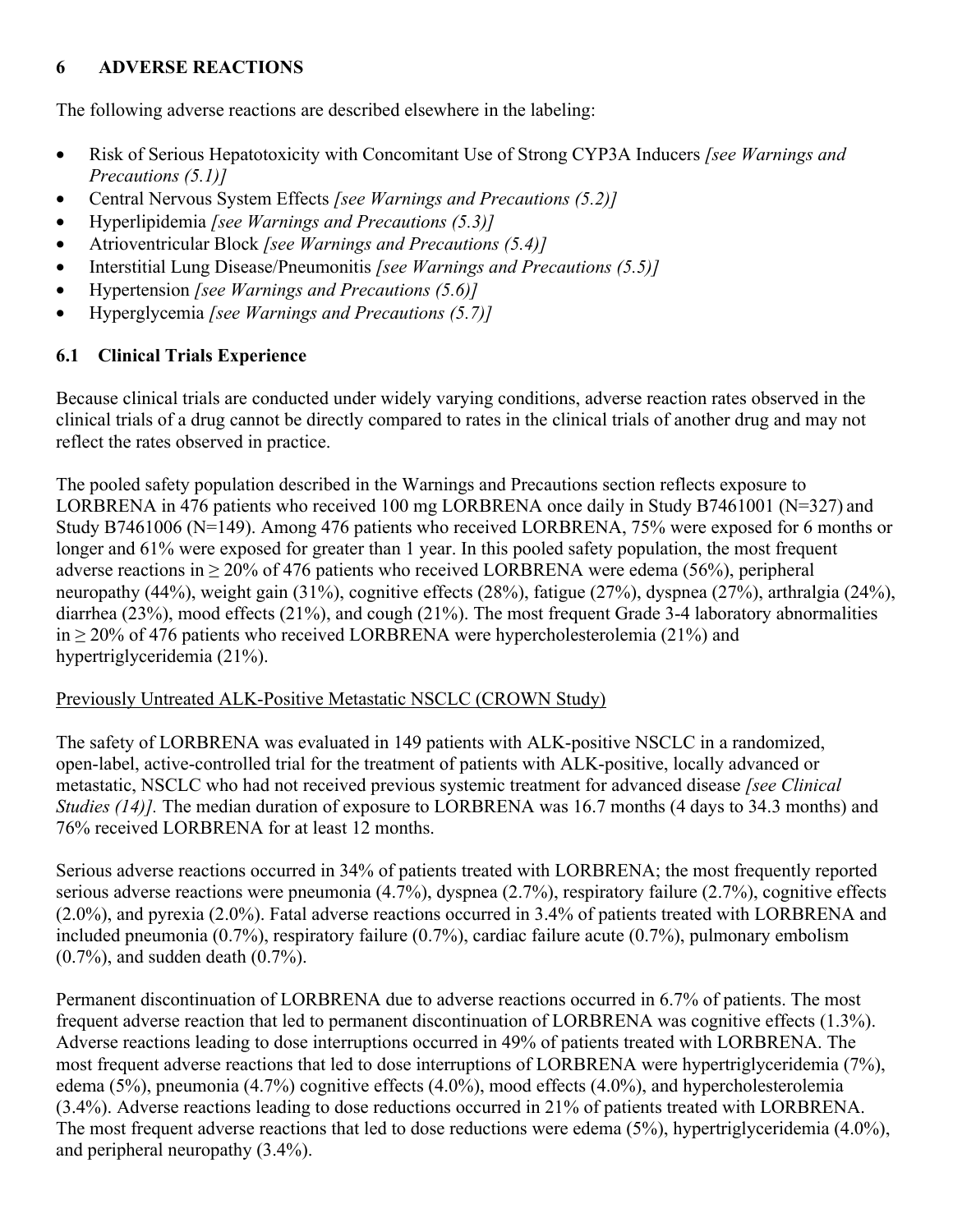Tables 2 and 3 summarize most frequent adverse reactions and laboratory abnormalities, respectively, in patients treated with LORBRENA in Study B7461006.

| <b>Adverse Reaction</b>                        | <b>LORBRENA</b>   |                  | <b>Crizotinib</b> |                  |
|------------------------------------------------|-------------------|------------------|-------------------|------------------|
|                                                | $N = 149$         |                  | $N = 142$         |                  |
|                                                | <b>All Grades</b> | Grade 3 or 4     | <b>All Grades</b> | Grade 3 or 4     |
|                                                | $(\%)$            | (%)              | $(\%)$            | (%)              |
| Psychiatric                                    |                   |                  |                   |                  |
| Mood effects <sup>a</sup>                      | 16                | $\overline{2}$   | 5                 | $\boldsymbol{0}$ |
| Nervous system                                 |                   |                  |                   |                  |
| Peripheral neuropathy <sup>b</sup>             | 34                | $\overline{c}$   | 15                | 0.7              |
| Cognitive effects <sup>c</sup>                 | 21                | $\overline{2}$   | 6                 | $\boldsymbol{0}$ |
| Headache                                       | 17                | $\mathbf{0}$     | 18                | 0.7              |
| <b>Dizziness</b>                               | 11                | $\boldsymbol{0}$ | 14                | $\boldsymbol{0}$ |
| Sleep effects <sup>d</sup>                     | 11                | 1.3              | 10                | $\boldsymbol{0}$ |
| Respiratory                                    |                   |                  |                   |                  |
| Dyspnea                                        | 20                | 2.7              | 16                | 2.1              |
| Cough                                          | 16                | $\boldsymbol{0}$ | 18                | $\boldsymbol{0}$ |
| Respiratory failure                            | 2.7               | $\overline{2}$   | $\boldsymbol{0}$  | $\boldsymbol{0}$ |
| Vascular disorders                             |                   |                  |                   |                  |
| Hypertension                                   | 18                | 10               | 2.1               | $\boldsymbol{0}$ |
| Ocular                                         |                   |                  |                   |                  |
| Vision disorder <sup>e</sup>                   | 18                | $\boldsymbol{0}$ | 39                | 0.7              |
| Gastrointestinal                               |                   |                  |                   |                  |
| Diarrhea                                       | 21                | 1.3              | 52                | 0.7              |
| Nausea                                         | 15                | 0.7              | 52                | 2.1              |
| Constipation                                   | 17                | $\overline{0}$   | 30                | 0.7              |
| Vomiting                                       | 13                | 0.7              | 39                | 1.4              |
| Musculoskeletal and connective tissue          |                   |                  |                   |                  |
| Arthralgia                                     | 19                | 0.7              | 11                | $\boldsymbol{0}$ |
| Myalgia <sup>f</sup>                           | 15                | 0.7              | 7                 | $\boldsymbol{0}$ |
| Back pain                                      | 15                | 0.7              | 11                | $\boldsymbol{0}$ |
| Pain in extremity                              | 17                | $\overline{0}$   | 8                 | $\theta$         |
| General                                        |                   |                  |                   |                  |
| Edemag                                         | 56                | $\overline{4}$   | 40                | 1.4              |
| Weight gain                                    | 38                | 17               | 13                | 2.1              |
| Fatigueh                                       | 19                | 1.3              | 32                | $2.8\,$          |
| Pyrexia                                        | 17                | 1.3              | 13                | 1.4              |
| Chest pain                                     | 11                | 1.3              | 14                | $0.7\,$          |
| Infections                                     |                   |                  |                   |                  |
| Upper respiratory tract infection <sup>i</sup> | 11                | 0.7              | 7.7               | 1.4              |
| Pneumonia                                      | 7.4               | $\frac{2}{2}$    | 8.5               | 3.5              |
| <b>Bronchitis</b>                              | 6.7               |                  | 2.1               | $\overline{0}$   |
| Skin                                           |                   |                  |                   |                  |
| Rash <sup>j</sup>                              | 11                | $\boldsymbol{0}$ | 8.5               | $\boldsymbol{0}$ |

| <b>Table 2</b> | Adverse Reactions ( $\geq$ 10% for all NCI CTCAE Grades or $\geq$ 2% for Grades 3-4) in Patients |  |  |
|----------------|--------------------------------------------------------------------------------------------------|--|--|
|                | Treated with LORBRENA in Study B7461006*                                                         |  |  |

\* Adverse reactions were graded using NCI CTCAE version 4.03.

Abbreviations: NCI CTCAE=National Cancer Institute Common Terminology Criteria for Adverse Events; SOC=System organ class.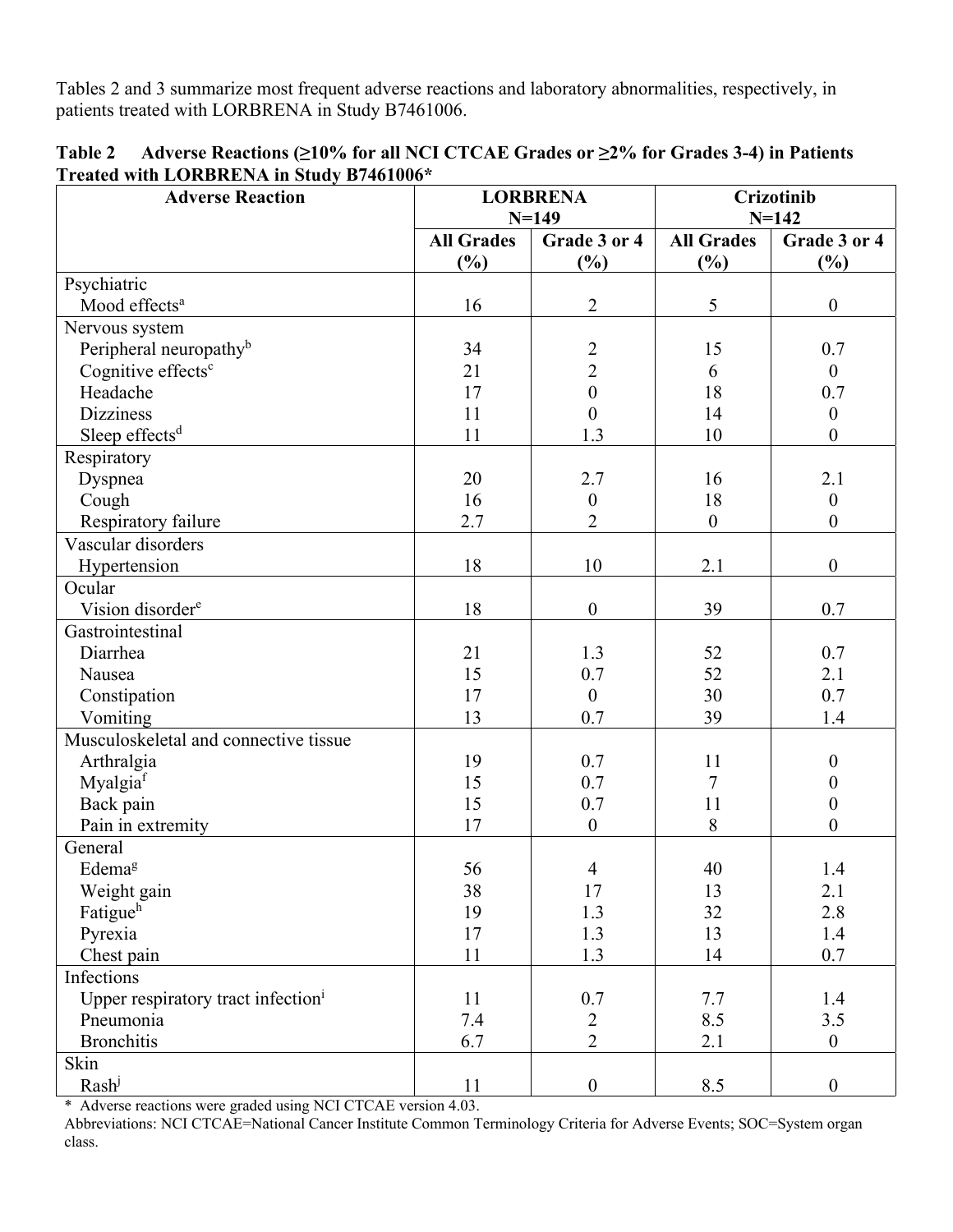| <b>Adverse Reaction</b> | <b>LORBRENA</b><br>$N=149$ |               |                   | Crizotinib<br>$N = 142$ |
|-------------------------|----------------------------|---------------|-------------------|-------------------------|
|                         | <b>All Grades</b>          | Grade 3 or 4  | <b>All Grades</b> | Grade 3 or 4            |
|                         | (%)                        | $\frac{1}{2}$ | (9/0)             | $\frac{10}{6}$          |

- a Mood effects (including affective disorder, affect lability, agitation, anger, anxiety, bipolar I disorder, depressed mood, depression, depressive symptom, euphoric mood, intentional self-injury, irritability, mood altered, mood swings, stress).
- b Peripheral neuropathy (including dysesthesia, gait disturbance, hypoesthesia, motor dysfunction, muscular weakness, neuralgia, neuropathy peripheral, paresthesia, peripheral motor neuropathy, peripheral sensory neuropathy).
- Cognitive effects (including events from SOC Nervous system disorders: amnesia, cognitive disorder, disturbance in attention, memory impairment, mental impairment; and also including events from SOC Psychiatric disorders: confusional state, delirium, disorientation).
- <sup>d</sup> Sleep effects (including insomnia, nightmare, sleep disorder, somnambulism).
- $\epsilon$  Vision disorder (including diplopia, photophobia, photopsia, vision blurred, visual acuity reduced, visual impairment, vitreous floaters).
- f Myalgia (including musculoskeletal pain, myalgia).
- g Edema (including edema, edema peripheral, eyelid edema, face edema, generalized edema, localized edema, periorbital edema, peripheral swelling, swelling).
- <sup>h</sup> Fatigue (including asthenia, fatigue).
- <sup>i</sup> Upper respiratory tract infection (including upper respiratory infection).
- <sup>j</sup> Rash (including dermatitis acneiform, maculopapular rash, rash).

Additional clinically significant adverse reactions occurring at an incidence between 1% and 10% were speech effects (6.7%) and psychotic effects (3.4%).

| <b>Laboratory Abnormality</b>                 | <b>LORBRENA</b>   |                  | <b>Crizotinib</b> |                |
|-----------------------------------------------|-------------------|------------------|-------------------|----------------|
|                                               | $N = 149$         |                  | $N = 142$         |                |
|                                               | <b>All Grades</b> | Grade 3 or 4     | <b>All Grades</b> | Grade 3 or 4   |
|                                               | $\frac{6}{6}$     | $\frac{6}{6}$    | $(\%)$            | $\frac{6}{6}$  |
| Chemistry                                     |                   |                  |                   |                |
| Hypertriglyceridemia <sup>a,A</sup>           | 95                | 22               | 27                | $\overline{0}$ |
| Hypercholesterolemia <sup>a,A</sup>           | 91                | 19               | 12                | $\theta$       |
| Increased creatinine <sup>a,A</sup>           | 81                | 0.7              | 99                | 2.1            |
| Increased GGTa,A                              | 52                | 6                | 41                | 6              |
| Increased AST <sup>a,A</sup>                  | 48                | $\overline{2}$   | 75                | 3.5            |
| Hyperglycemia <sup>a,A</sup>                  | 48                | 7                | 27                | 2.1            |
| Increased ALTa,A                              | 44                | 2.7              | 75                | 4.3            |
| Increased CPK <sup>a,A</sup>                  | 39                | 2                | 64                | 5              |
| Hypoalbuminemia <sup>a,A</sup>                | 36                | 0.7              | 61                | 6              |
| Increased lipase <sup>a,A</sup>               | 28                |                  | 34                | 5              |
| Increased alkaline phosphatase <sup>a,A</sup> | 23                |                  | 50                | 0.7            |
| Hyperkalemia <sup>a,A</sup>                   | 21                | 1.3              | 27                | 2.1            |
| Increased amylaseb,A                          | 20                | 1.4              | 32                | 1.4            |
| Hematology                                    |                   |                  |                   |                |
| Anemia <sup>a,A</sup>                         | 48                | 2                | 38                | 2.8            |
| Activated PTT <sup>c,B</sup>                  | 25                |                  | 14                | $\overline{0}$ |
| Lymphopenia <sup>a,A</sup>                    | 23                | 2.7              | 43                | 6              |
| Thrombocytopenia <sup>a,A</sup>               | 23                | $\boldsymbol{0}$ | 7                 | 0.7            |

#### **Table 3 Laboratory Abnormalities Worsening from Baseline in >20% of Patients in Study B7461006**

\* Grades using NCI CTCAE version 4.03.

Abbreviations: ALT=alanine aminotransferase; AST=aspartate aminotransferase; CPK=creatine phosphokinase; GGT=gamma glutamyl transferase; NCI CTCAE=National Cancer Institute Common Terminology Criteria for Adverse Events; PTT=partial thromboplastin time.

N=number of patients who had at least one on-study assessment for the parameter of interest.<br><sup>a</sup> N=149 (LORBRENA).<br><sup>A</sup> N=141 (crizotinib).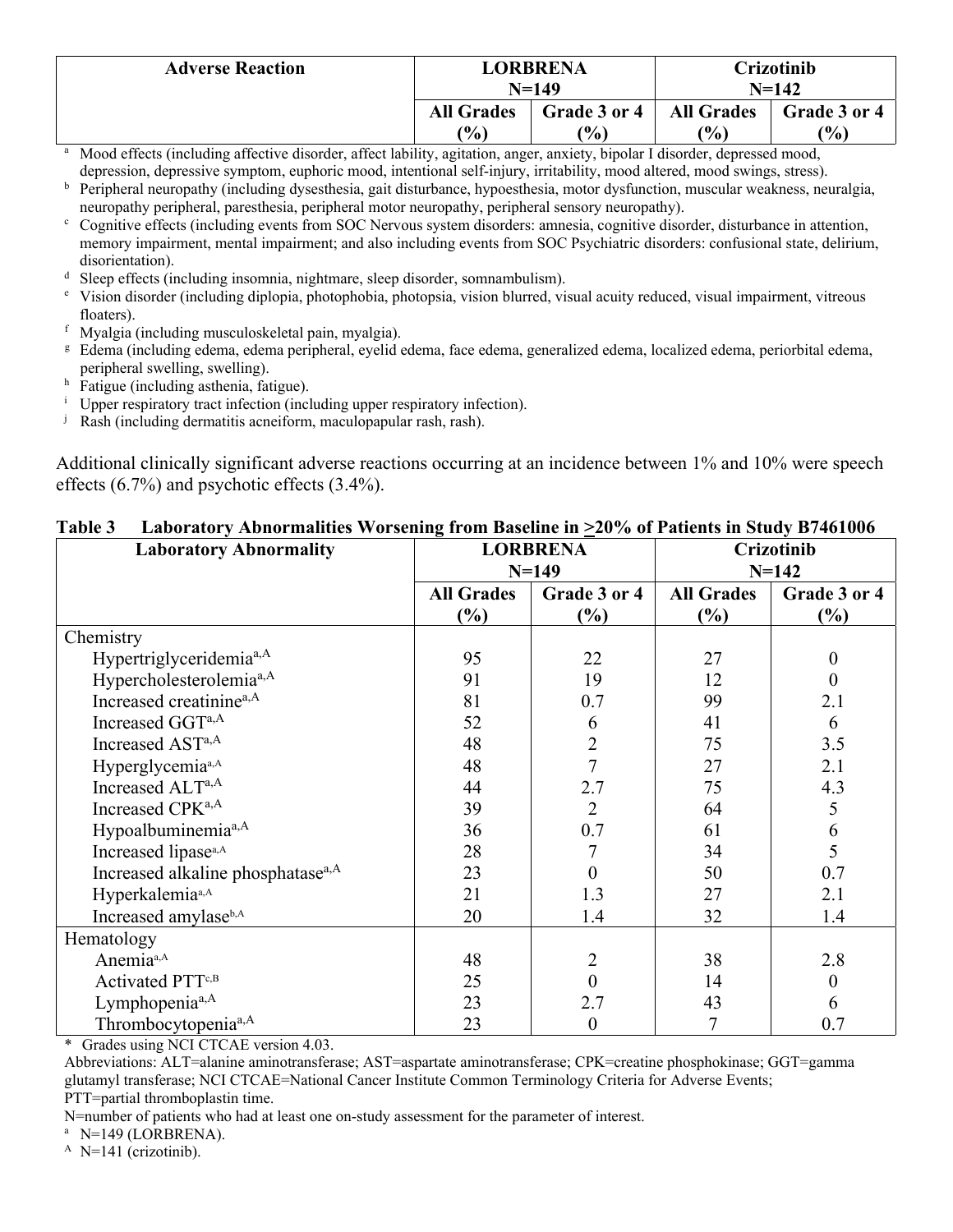| <b>Laboratory Abnormality</b> | LORBRENA<br>$N = 149$ |              |                   | <b>Crizotinib</b><br>$N = 142$ |
|-------------------------------|-----------------------|--------------|-------------------|--------------------------------|
|                               | <b>All Grades</b>     | Grade 3 or 4 | <b>All Grades</b> | Grade 3 or 4                   |
|                               | (%)                   | (%)          | $\frac{9}{6}$     | (%)                            |

 $^{\rm b}$  N=148 (LORBRENA).

 $B$  N=135 (crizotinib).  $\degree$  N=138 (LORBRENA).

#### Previously Treated ALK-Positive Metastatic NSCLC

The data described below reflect exposure to LORBRENA in 295 patients with ALK-positive or ROS1-positive metastatic NSCLC who received LORBRENA 100 mg orally once daily in Study B7461001, a multi-cohort, non-comparative trial *[see Clinical Studies (14)]*. The median duration of exposure to LORBRENA was 12.5 months (1 day to 35 months) and 52% received LORBRENA for ≥12 months. Patient characteristics were: median age of 53 years (19 to 85 years), age  $\geq 65$  years (18%), female (58%), White (49%), Asian (37%), and ECOG performance status 0 or 1 (96%).

The most frequent  $(\geq 20\%)$  adverse reactions were edema, peripheral neuropathy, cognitive effects, dyspnea, fatigue, weight gain, arthralgia, mood effects, and diarrhea. Of the worsening laboratory values occurring in ≥20% of patients, the most frequent were hypercholesterolemia, hypertriglyceridemia, anemia, hyperglycemia, increased AST, hypoalbuminemia, increased ALT, increased lipase, and increased alkaline phosphatase.

Serious adverse reactions occurred in 32% of the 295 patients; the most frequently reported serious adverse reactions were pneumonia (3.4%), dyspnea (2.7%), pyrexia (2%), mental status changes (1.4%), and respiratory failure (1.4%). Fatal adverse reactions occurred in 2.7% of patients and included pneumonia (0.7%), myocardial infarction (0.7%), acute pulmonary edema (0.3%), embolism (0.3%), peripheral artery occlusion (0.3%), and respiratory distress (0.3%). Permanent discontinuation of LORBRENA for adverse reactions occurred in 8% of patients.

The most frequent adverse reactions that led to permanent discontinuation were respiratory failure (1.4%), dyspnea (0.7%), myocardial infarction (0.7%), cognitive effects (0.7%) and mood effects (0.7%). Approximately 48% of patients required dose interruption. The most frequent adverse reactions that led to dose interruptions were edema (7%), hypertriglyceridemia (6%), peripheral neuropathy (5%), cognitive effects (4.4%), increased lipase (3.7%), hypercholesterolemia (3.4%), mood effects (3.1%), dyspnea (2.7%), pneumonia (2.7%), and hypertension (2.0%). Approximately 24% of patients required at least 1 dose reduction for adverse reactions. The most frequent adverse reactions that led to dose reductions were edema (6%), peripheral neuropathy (4.7%), cognitive effects (4.1%), and mood effects (3.1%).

Tables 4 and 5 summarize most frequent adverse reactions and laboratory abnormalities, respectively, in patients treated with LORBRENA in Study B7461001.

#### **Table 4 Adverse Reactions Occurring in ≥10% of Patients in Study B7461001\***

| $\sim$                             | <b>LORBRENA</b><br>$(N=295)$ |                               |  |
|------------------------------------|------------------------------|-------------------------------|--|
| <b>Adverse Reaction</b>            | <b>All Grades</b><br>(%)     | Grade 3 or 4<br>$\frac{1}{2}$ |  |
| Psychiatric                        |                              |                               |  |
| Mood effects <sup>a</sup>          | 23                           | 1.7                           |  |
| Nervous system                     |                              |                               |  |
| Peripheral neuropathy <sup>b</sup> | 47                           | 2.7                           |  |
| Cognitive effects <sup>c</sup>     | 27                           |                               |  |
| Headache                           | 18                           |                               |  |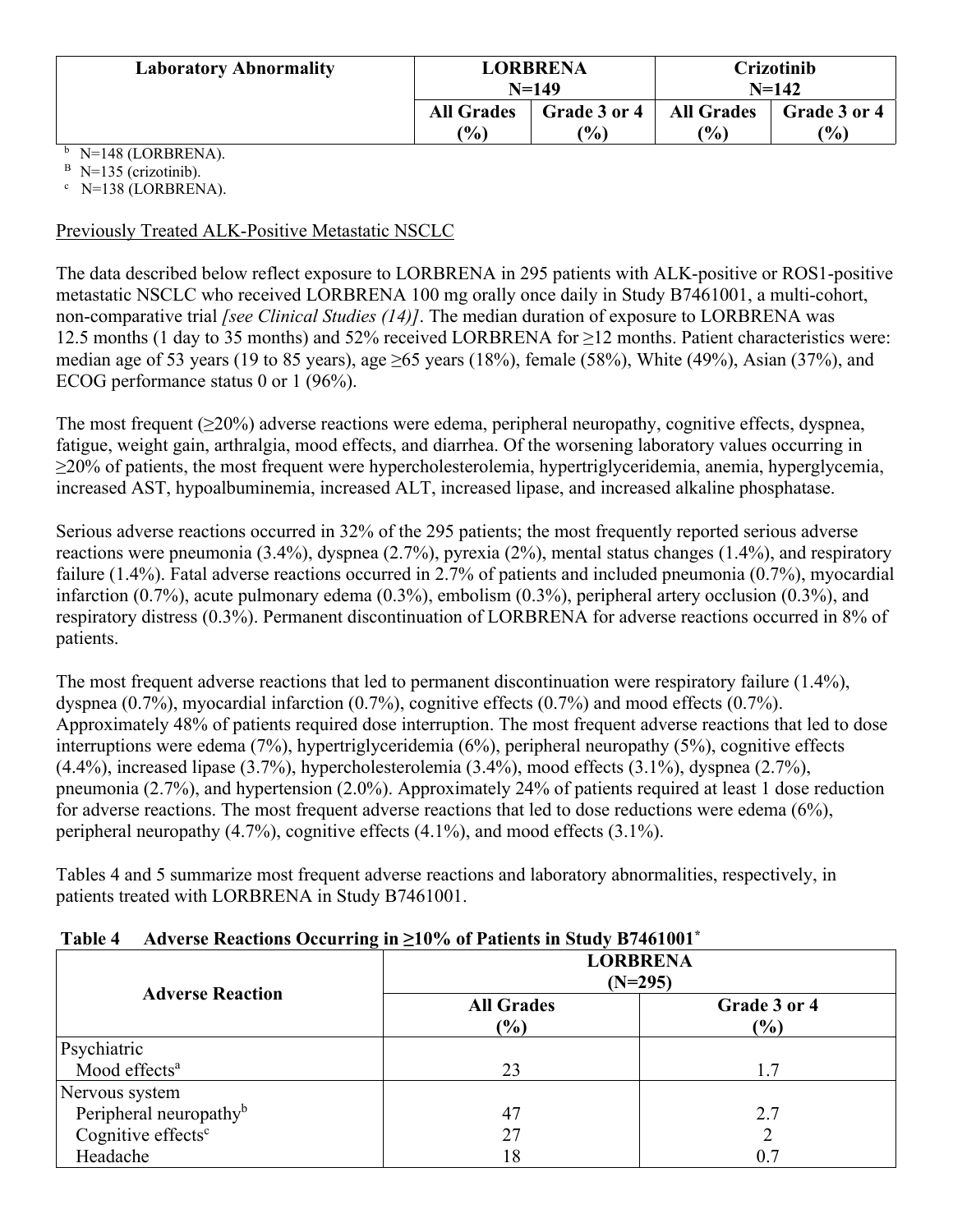| Travelse reactions occurring<br>$10 - 10$ /0 01 1 attents in staat b/ 101001 | <b>LORBRENA</b><br>$(N=295)$ |                  |  |
|------------------------------------------------------------------------------|------------------------------|------------------|--|
| <b>Adverse Reaction</b>                                                      | <b>All Grades</b>            | Grade 3 or 4     |  |
|                                                                              | $\frac{6}{2}$                | (%)              |  |
| <b>Dizziness</b>                                                             | 16                           | 0.7              |  |
| Speech effects <sup>d</sup>                                                  | 12                           | 0.3              |  |
| Sleep effects <sup>e</sup>                                                   | 10                           | $\overline{0}$   |  |
| Respiratory                                                                  |                              |                  |  |
| Dyspnea                                                                      | 27                           | 5                |  |
| Cough                                                                        | 18                           | $\theta$         |  |
| Ocular                                                                       |                              |                  |  |
| Vision disorder <sup>f</sup>                                                 | 15                           | 0.3              |  |
| Gastrointestinal                                                             |                              |                  |  |
| Diarrhea                                                                     | 22                           | 0.7              |  |
| Nausea                                                                       | 18                           | 0.7              |  |
| Constipation                                                                 | 15                           | $\boldsymbol{0}$ |  |
| Vomiting                                                                     | 12                           |                  |  |
| Musculoskeletal and connective tissue                                        |                              |                  |  |
| Arthralgia                                                                   | 23                           | 0.7              |  |
| Myalgia <sup>g</sup>                                                         | 17                           | $\theta$         |  |
| Back pain                                                                    | 13                           | 0.7              |  |
| Pain in extremity                                                            | 13                           | 0.3              |  |
| General                                                                      |                              |                  |  |
| Edema <sup>h</sup>                                                           | 57                           | 3.1              |  |
| Fatigue <sup>i</sup>                                                         | 26                           | 0.3              |  |
| Weight gain                                                                  | 24                           | 4.4              |  |
| Pyrexia                                                                      | 12                           | 0.7              |  |
| Infections                                                                   |                              |                  |  |
| Upper respiratory tract infection <sup>1</sup>                               | 12                           | $\boldsymbol{0}$ |  |
| Skin                                                                         |                              |                  |  |
| $Rash^k$                                                                     | 14                           | 0.3              |  |

#### **Table 4 Adverse Reactions Occurring in ≥10% of Patients in Study B7461001\***

\* Adverse reactions were graded using NCI CTCAE version 4.03.

Abbreviations: NCI CTCAE=National Cancer Institute Common Terminology Criteria for Adverse Events; SOC=System organ class.

a Mood effects (including affective disorder, affect lability, aggression, agitation, anxiety, depressed mood, depression, euphoric mood, irritability, mania, mood altered, mood swings, personality change, stress, suicidal ideation).

- <sup>b</sup> Peripheral neuropathy (including burning sensation, carpal tunnel syndrome, dysesthesia, formication, gait disturbance, hypoesthesia, muscular weakness, neuralgia, neuropathy peripheral, neurotoxicity, paresthesia, peripheral sensory neuropathy, sensory disturbance).<br><sup>c</sup> Coonitive effects (inc.
- Cognitive effects (including events from SOC Nervous system disorders: amnesia, cognitive disorder, dementia, disturbance in attention, memory impairment, mental impairment; and also including events from SOC Psychiatric disorders: attention deficit/hyperactivity disorder, confusional state, delirium, disorientation, reading disorder).

d Speech effects (including aphasia, dysarthria, slow speech, speech disorder)

- Sleep effects (including abnormal dreams, insomnia, nightmare, sleep disorder, sleep talking, somnambulism)
- f Vision disorder (including blindness, diplopia, photophobia, photopsia, vision blurred, visual acuity reduced, visual impairment,
- vitreous floaters).<br><sup>g</sup> Myalgia (including musculoskeletal pain, myalgia).
- h Edema (including edema, edema peripheral, eyelid edema, face edema, generalized edema, localized edema, periorbital edema, peripheral swelling, swelling).
- <sup>i</sup> Fatigue (including asthenia, fatigue).
- $\mu$  Upper respiratory infection (including fungal upper respiratory infection, upper respiratory infection, viral upper respiratory infection).
- k Rash (including dermatitis acneiform, maculopapular rash, pruritic rash, rash).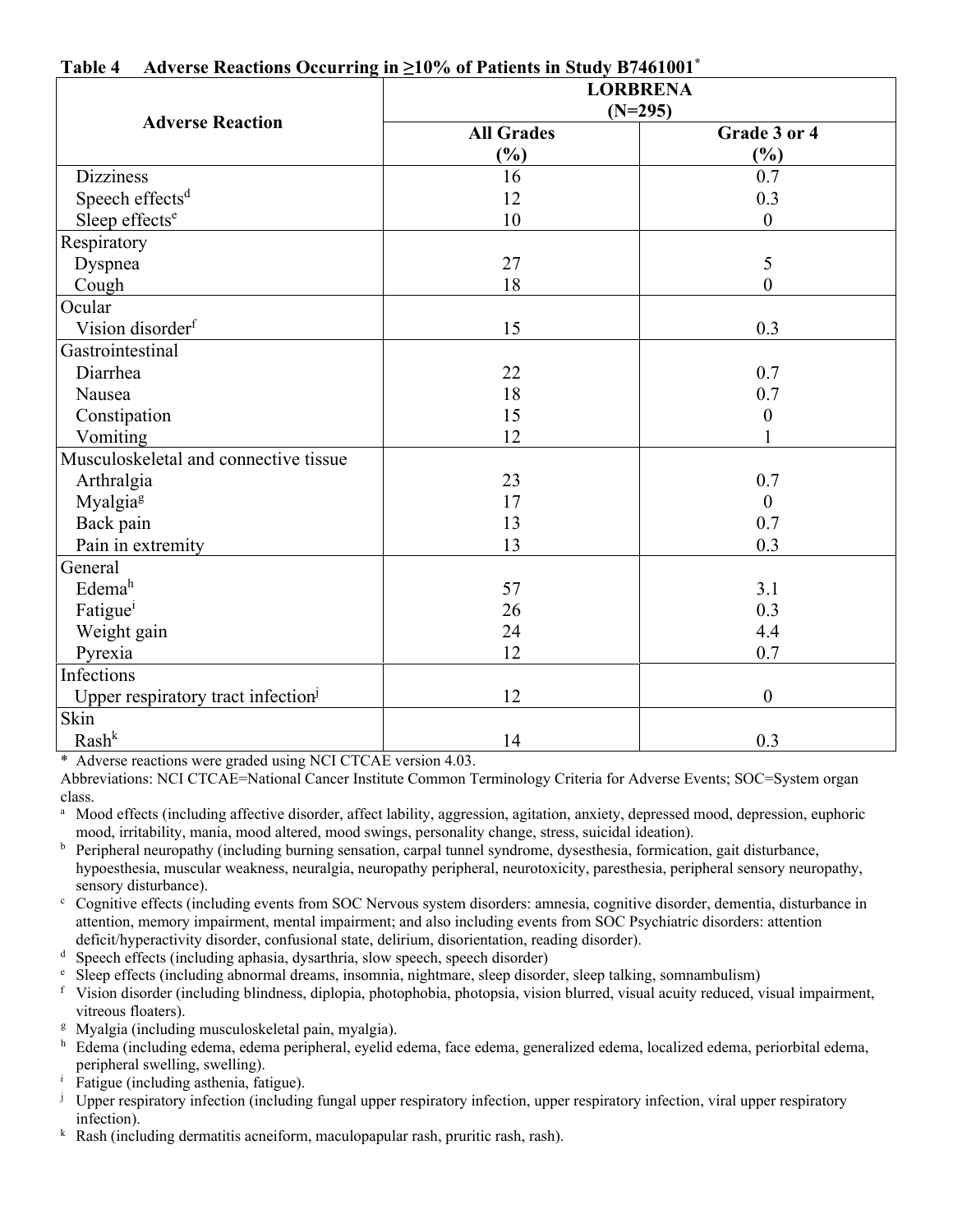Additional clinically significant adverse reactions occurring at an incidence between 1% and 10% were psychotic effects (7%).

|                                             | <b>LORBRENA</b>   |              |  |
|---------------------------------------------|-------------------|--------------|--|
| <b>Laboratory Abnormality</b>               | <b>All Grades</b> | Grade 3 or 4 |  |
|                                             | $(\%)$            | (%)          |  |
| Chemistry                                   |                   |              |  |
| Hypercholesterolemia <sup>a</sup>           | 96                | 18           |  |
| Hypertriglyceridemia <sup>a</sup>           | 90                | 18           |  |
| Hyperglycemiab                              | 52                | 5            |  |
| Increased AST <sup>a</sup>                  | 37                | 2.1          |  |
| Hypoalbuminemia <sup>c</sup>                | 33                |              |  |
| Increased ALT <sup>a</sup>                  | 28                | 2.1          |  |
| Increased lipase <sup>d</sup>               | 24                | 10           |  |
| Increased alkaline phosphatase <sup>a</sup> | 24                |              |  |
| Increased amylase <sup>e</sup>              | 22                | 3.9          |  |
| Hypophosphatemia <sup>a</sup>               | 21                | 4.8          |  |
| Hyperkalemiab                               | 21                |              |  |
| Hypomagnesemia <sup>a</sup>                 | 21                | 0            |  |
| Hematology                                  |                   |              |  |
| Anemiab                                     | 52                | 4.8          |  |
| Thrombocytopenia <sup>b</sup>               | 23                | 0.3          |  |
| Lymphopenia <sup>a</sup>                    | 22                | 3.4          |  |

**Table 5 Worsening Laboratory Values Occurring in ≥20% of Patients in Study B7461001\*** 

\* Grades using NCI CTCAE version 4.03.

Abbreviations: ALT=alanine aminotransferase; AST=aspartate aminotransferase; NCI CTCAE=National Cancer Institute Common Terminology Criteria for Adverse Events.

N=number of patients who had at least one on-study assessment for the parameter of interest.<br><sup>a</sup> N=292.

 $b$  N=293.

 $^{\circ}$  N=291.

 $^{\rm d}$  N=290.

<sup>e</sup> N=284.

## **7 DRUG INTERACTIONS**

## **7.1 Effect of Other Drugs on LORBRENA**

#### Strong CYP3A Inducers

Concomitant use of LORBRENA with a strong CYP3A inducer decreased lorlatinib plasma concentrations *[see Clinical Pharmacology (12.3)]*, which may decrease the efficacy of LORBRENA.

Severe hepatotoxicity occurred in healthy subjects receiving LORBRENA with rifampin, a strong CYP3A inducer. In 12 healthy subjects receiving a single 100 mg dose of LORBRENA with multiple daily doses of rifampin, Grade 3 or 4 increases in ALT or AST occurred in 83% of subjects and Grade 2 increases in ALT or AST occurred in 8%. A possible mechanism for hepatotoxicity is through activation of the pregnane X receptor (PXR) by LORBRENA and rifampin, which are both PXR agonists.

LORBRENA is contraindicated in patients taking strong CYP3A inducers *[see Contraindication (4)]*. Discontinue strong CYP3A inducers for 3 plasma half-lives of the strong CYP3A inducer prior to initiating LORBRENA *[see Dosage and Administration (2.3)]*.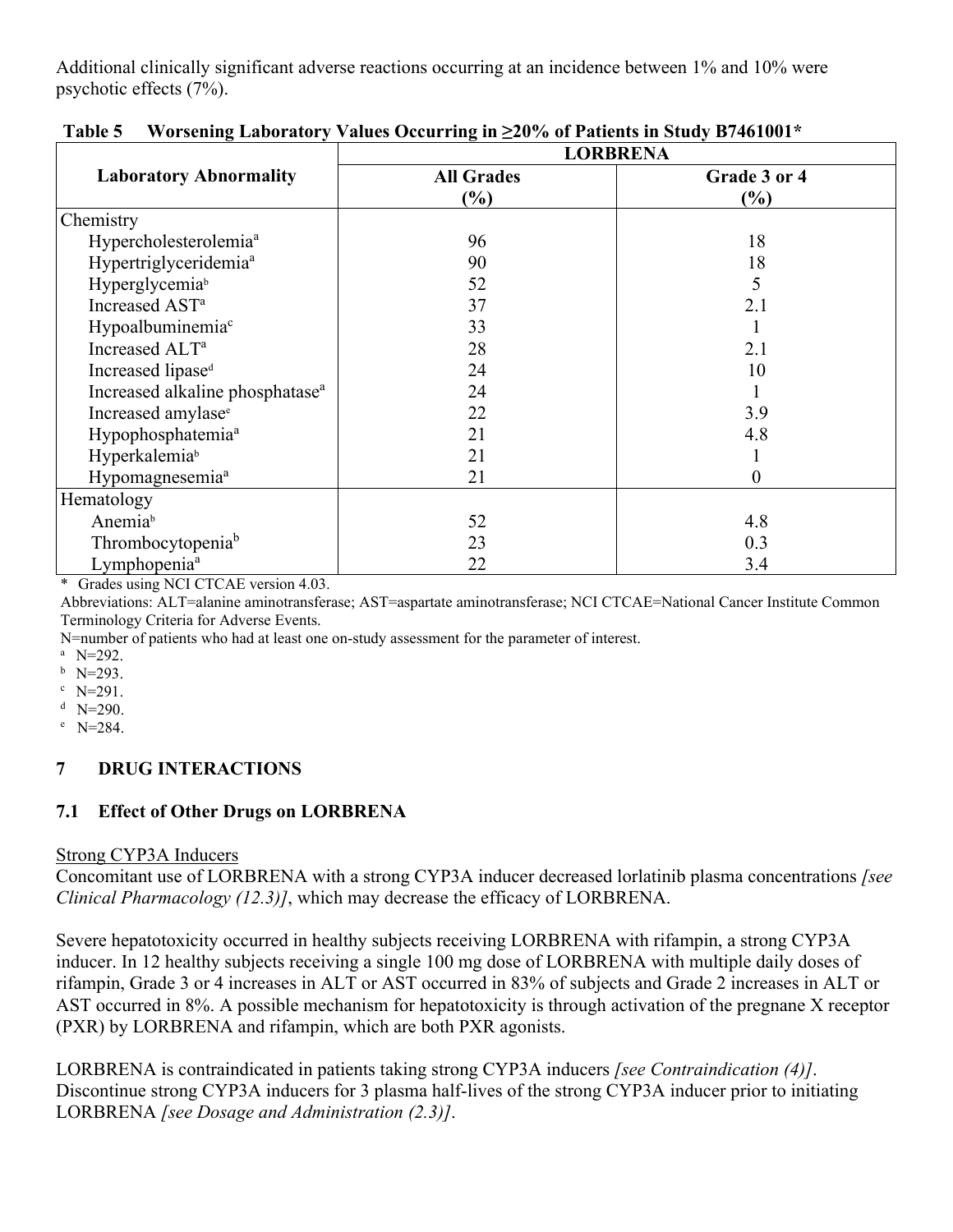## Moderate CYP3A Inducers

Concomitant use of LORBRENA with a moderate CYP3A inducer decreased lorlatinib plasma concentrations, which may decrease the efficacy of LORBRENA *[see Clinical Pharmacology (12.3)]*. Avoid concomitant use of moderate CYP3A inducers with LORBRENA. If concomitant use is unavoidable, increase the LORBRENA dose *[see Dosage and Administration (2.4)]*.

#### Strong CYP3A Inhibitors

Concomitant use with a strong CYP3A inhibitor increased lorlatinib plasma concentrations *[see Clinical Pharmacology (12.3)],* which may increase the incidence and severity of adverse reactions of LORBRENA. Avoid concomitant use of LORBRENA with a strong CYP3A inhibitor. If concomitant use cannot be avoided, reduce the LORBRENA dosage *[see Dosage and Administration (2.5)]*.

#### Fluconazole

Concomitant use of LORBRENA with fluconazole may increase lorlatinib plasma concentrations *[see Clinical Pharmacology (12.3)]*, which may increase the incidence and severity of adverse reactions of LORBRENA. Avoid concomitant use of LORBRENA with fluconazole. If concomitant use cannot be avoided, reduce the LORBRENA dosage *[see Dosage and Administration (2.7)]*.

## **7.2 Effect of LORBRENA on Other Drugs**

#### Certain CYP3A Substrates

LORBRENA is a moderate CYP3A inducer. Concomitant use of LORBRENA decreases the concentration of CYP3A substrates *[see Clinical Pharmacology (12.3)]*, which may reduce the efficacy of these substrates. Avoid concomitant use of LORBRENA with certain CYP3A substrates, for which minimal concentration changes may lead to serious therapeutic failures. If concomitant use is unavoidable, increase the CYP3A substrate dosage in accordance with approved product labeling.

## Certain P-glycoprotein (P-gp) Substrates

LORBRENA is a moderate P-gp inducer. Concomitant use of LORBRENA decreases the concentration of P-gp substrates *[see Clinical Pharmacology (12.3)]*, which may reduce the efficacy of these substrates. Avoid concomitant use of LORBRENA with certain P-gp substrates for which minimal concentration changes may lead to serious therapeutic failures. If concomitant use is unavoidable, increase the P-gp substrate dosage in accordance with approved product labeling.

## 8 USE IN SPECIFIC POPULATIONS

## **8.1 Pregnancy**

#### Risk Summary

Based on findings from animal studies and its mechanism of action *[see Clinical Pharmacology (12.1)]*, LORBRENA can cause embryo-fetal harm when administered to a pregnant woman. There are no available data on LORBRENA use in pregnant women. Administration of lorlatinib to pregnant rats and rabbits by oral gavage during the period of organogenesis resulted in malformations, increased post-implantation loss, and abortion at maternal exposures that were equal to or less than the human exposure at the recommended dose of 100 mg once daily based on AUC *(see Data)*. Advise a pregnant woman of the potential risk to a fetus.

In the U.S. general population, the estimated background risk of major birth defects and miscarriage in clinically recognized pregnancies are 2 to 4% and 15 to 20%, respectively.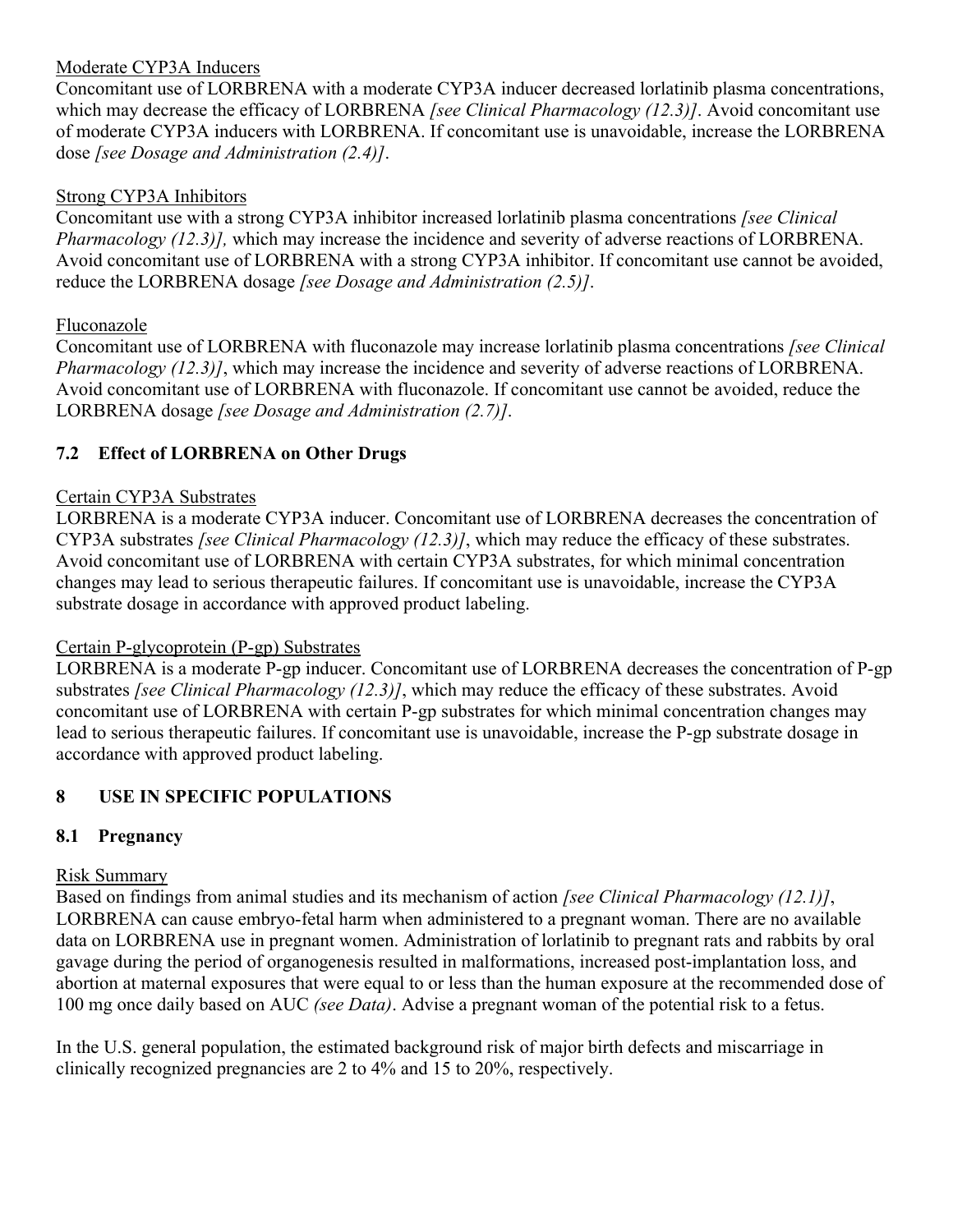## Data

## *Animal Data*

Preliminary embryo-fetal development studies investigating the administration of lorlatinib during the period of organogenesis were conducted in rats and rabbits. In rabbits, lorlatinib administration resulted in abortion and total loss of pregnancy at doses of 15 mg/kg (approximately 3 times the human exposure at the recommended dose of 100 mg) or greater. At a dose of 4 mg/kg (approximately 0.6 times the human exposure at the recommended dose of 100 mg) toxicities included increased post-implantation loss and malformations including rotated limbs, malformed kidneys, domed head, high arched palate, and dilation of the cerebral ventricles. In rats, administration of lorlatinib resulted in total loss of pregnancy at doses of 4 mg/kg (approximately 5 times the human exposure at the recommended dose of 100 mg) or greater. At a dose of 1 mg/kg (approximately equal to the human exposure at the recommended dose of 100 mg) there was increased post-implantation loss, decreased fetal body weight, and malformations including gastroschisis, rotated limbs, supernumerary digits, and vessel abnormalities.

# **8.2 Lactation**

## Risk Summary

There are no data on the presence of lorlatinib or its metabolites in either human or animal milk or its effects on the breastfed infant or on milk production. Because of the potential for serious adverse reactions in breastfed infants, instruct women not to breastfeed during treatment with LORBRENA and for 7 days after the final dose.

## **8.3 Females and Males of Reproductive Potential**

#### Pregnancy Testing

Verify pregnancy status in females of reproductive potential prior to initiating LORBRENA *[see Use in Specific Populations (8.1)]*.

## **Contraception**

LORBRENA can cause embryo-fetal harm when administered to a pregnant woman *[see Use in Specific Populations (8.1)]*.

## *Females*

Advise female patients of reproductive potential to use effective non-hormonal contraception during treatment with LORBRENA and for at least 6 months after the final dose. Advise females of reproductive potential to use a non-hormonal method of contraception, because LORBRENA can render hormonal contraceptives ineffective *[see Drug Interactions (7.2)]*.

## *Males*

Based on genotoxicity findings, advise males with female partners of reproductive potential to use effective contraception during treatment with LORBRENA and for at least 3 months after the final dose *[see Nonclinical Toxicology (13.1)]*.

## Infertility

## *Males*

Based on findings from animal studies, LORBRENA may transiently impair male fertility *[see Nonclinical Toxicology (13.1)]*.

## **8.4 Pediatric Use**

The safety and effectiveness of LORBRENA in pediatric patients have not been established.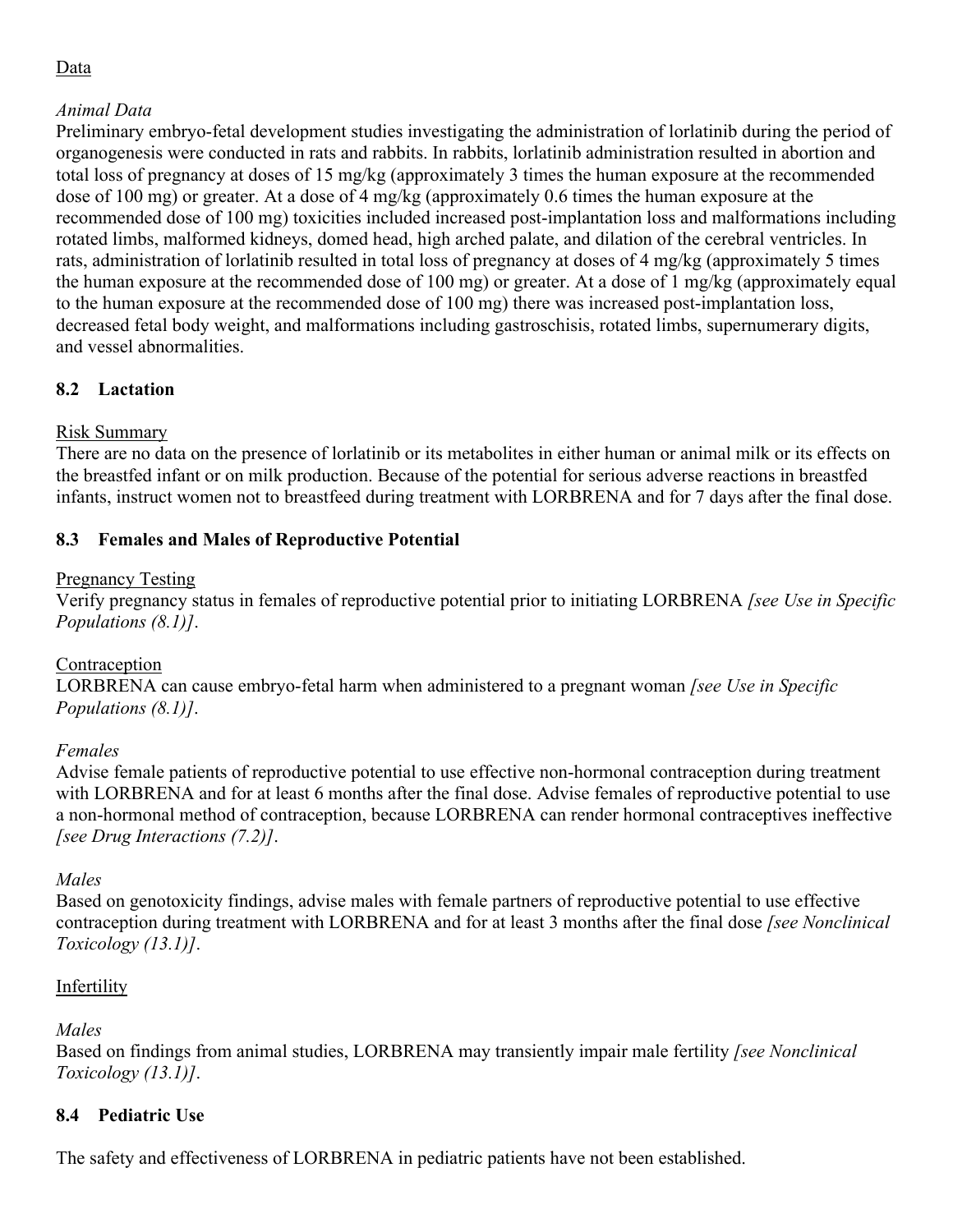#### **8.5 Geriatric Use**

Of the patients in Study B7461001 (N=295) and Study B7461006 (N=149) who received 100 mg LORBRENA orally once daily, 18% and 40% of patients, respectively, were aged 65 years or older. No clinically important differences in safety or efficacy were observed between patients aged 65 years or older and younger patients.

## **8.6 Hepatic Impairment**

No dose adjustment is recommended for patients with mild hepatic impairment (total bilirubin ≤ upper limit of normal [ULN] with AST > ULN or total bilirubin >1 to  $1.5 \times$  ULN with any AST). The recommended dose of LORBRENA has not been established for patients with moderate (total bilirubin  $\geq 1.5$  to 3.0  $\times$  ULN with any AST) or severe (total bilirubin > 3.0 × ULN with any AST) hepatic impairment *[see Clinical Pharmacology (12.3)]*.

## **8.7 Renal Impairment**

Reduce the dose when administering LORBRENA to patients with severe (CL $_{cr}$  15 to <30 mL/min, estimated by Cockcroft Gault) renal impairment *[see Dosage and Administration (2.8) and Clinical Pharmacology (12.3)]*.

No dose adjustment is recommended for patients with mild or moderate ( $CL<sub>cr</sub>$  30 to 89 mL/min, estimated by Cockcroft-Gault) renal impairment *[see Clinical Pharmacology (12.3)]*.

## **11 DESCRIPTION**

LORBRENA (lorlatinib) is a kinase inhibitor for oral administration. The molecular formula is  $C_{21}H_{19}FN_6O_2$ (anhydrous form) and the molecular weight is 406.41 Daltons. The chemical name is (10*R*)-7-amino-12-fluoro-2,10,16-trimethyl-15-oxo-10,15,16,17-tetrahydro-2*H*-4,8-methenopyrazolo[4,3-*h*][2,5,11] benzoxadiazacyclotetradecine-3-carbonitrile. The chemical structure is shown below:



Lorlatinib is a white to off-white powder with a pKa of 4.92. The solubility of lorlatinib in aqueous media decreases over the range pH 2.55 to pH 8.02 from 32.38 mg/mL to 0.17 mg/mL. The log of the distribution coefficient (octanol/water) at pH 9 is 2.45.

LORBRENA is supplied as tablets containing 25 mg or 100 mg of lorlatinib with the following inactive ingredients: microcrystalline cellulose, dibasic calcium phosphate anhydrous, sodium starch glycolate, and magnesium stearate. The film-coating contains hydroxypropyl methylcellulose (HPMC) 2910/hypromellose, lactose monohydrate, macrogol/polyethylene glycol (PEG) 3350, triacetin, titanium dioxide, ferrosoferric oxide/black iron oxide, and iron oxide red.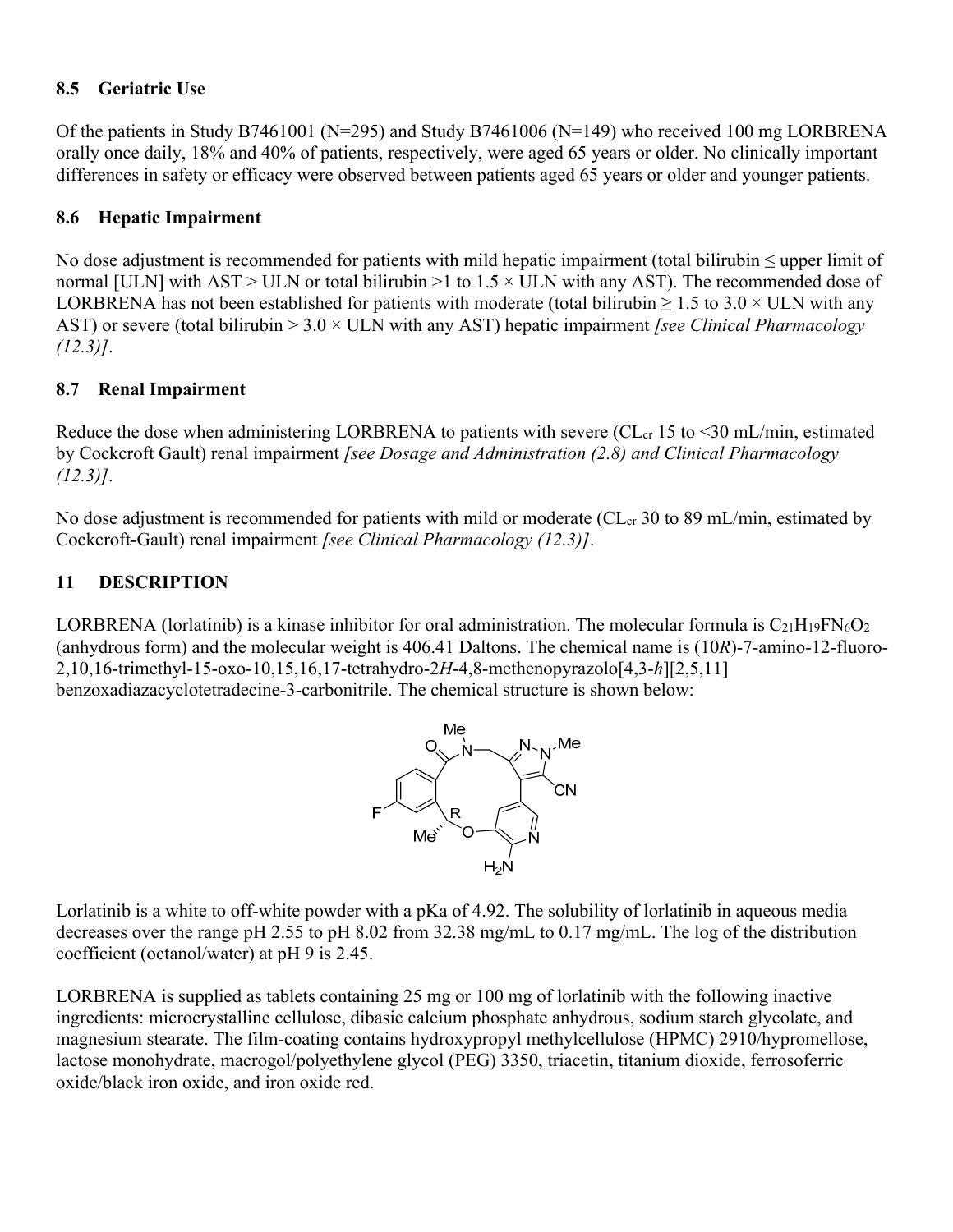## 8B**12 CLINICAL PHARMACOLOGY**

## **12.1 Mechanism of Action**

Lorlatinib is a kinase inhibitor with in vitro activity against ALK and ROS1 as well as TYK1, FER, FPS, TRKA, TRKB, TRKC, FAK, FAK2, and ACK. Lorlatinib demonstrated in vitro activity against multiple mutant forms of the ALK enzyme, including some mutations detected in tumors at the time of disease progression on crizotinib and other ALK inhibitors.

In mice subcutaneously implanted with tumors harboring EML4 fusions with either ALK variant 1 or ALK mutations, including the G1202R and I1171T mutations detected in tumors at the time of disease progression on ALK inhibitors, administration of lorlatinib resulted in antitumor activity. Lorlatinib also demonstrated anti-tumor activity and prolonged survival in mice implanted intracranially with EML4-ALK-driven tumor cell lines. The overall antitumor activity of lorlatinib in in vivo models was dose-dependent and correlated with inhibition of ALK phosphorylation.

## **12.2 Pharmacodynamics**

Exposure-response relationships for Grade 3 or 4 hypercholesterolemia and for any Grade 3 or 4 adverse reaction were observed at steady-state exposures achieved at the recommended dosage, with higher probability of the occurrence of adverse reactions with increasing lorlatinib exposure.

#### Cardiac Electrophysiology

In 295 patients who received LORBRENA at the recommended dosage of 100 mg once daily and had an ECG measurement in Study B7461001, the maximum mean change from baseline for PR interval was 16.4 ms (2-sided 90% upper confidence interval [CI] 19.4 ms). Among the 284 patients with PR interval <200 ms at baseline, 14% had PR interval prolongation ≥200 ms after starting LORBRENA. The prolongation of PR interval occurred in a concentration-dependent manner. Atrioventricular block occurred in 1% of patients.

In 275 patients who received LORBRENA at the recommended dosage in the activity-estimating portion of Study B7461001, no large mean increases from baseline in the QTcF interval (i.e., >20 ms) were detected.

## **12.3 Pharmacokinetics**

Steady-state lorlatinib maximum plasma concentration  $(C_{\text{max}})$  increases proportionally and AUC increased slightly less than proportionally over the dose range of 10 mg to 200 mg orally once daily (0.1 to 2 times the recommended dosage). At the recommended dosage, the mean (coefficient of variation  $[CV]$ %)  $C_{\text{max}}$  was 577 ng/mL (42%) and the AUC<sub>0-24h</sub> was 5650 ng·h/mL (39%) in patients with cancer. Lorlatinib oral clearance increased at steady-state compared to single dose, indicating autoinduction.

## Absorption

The median lorlatinib  $T_{\text{max}}$  was 1.2 hours (0.5 to 4 hours) following a single oral 100 mg dose and 2 hours (0.5 to 23 hours) following 100 mg orally once daily at steady-state.

The mean absolute bioavailability is 81% (90% CI 75.7%, 86.2%) after oral administration compared to intravenous administration.

# *Effect of Food*

There was no clinically significant effect on lorlatinib pharmacokinetics following administration of LORBRENA with a high fat, high calorie meal (approximately 1000 calories with 150 calories from protein, 250 calories from carbohydrate, and 500 to 600 calories from fat).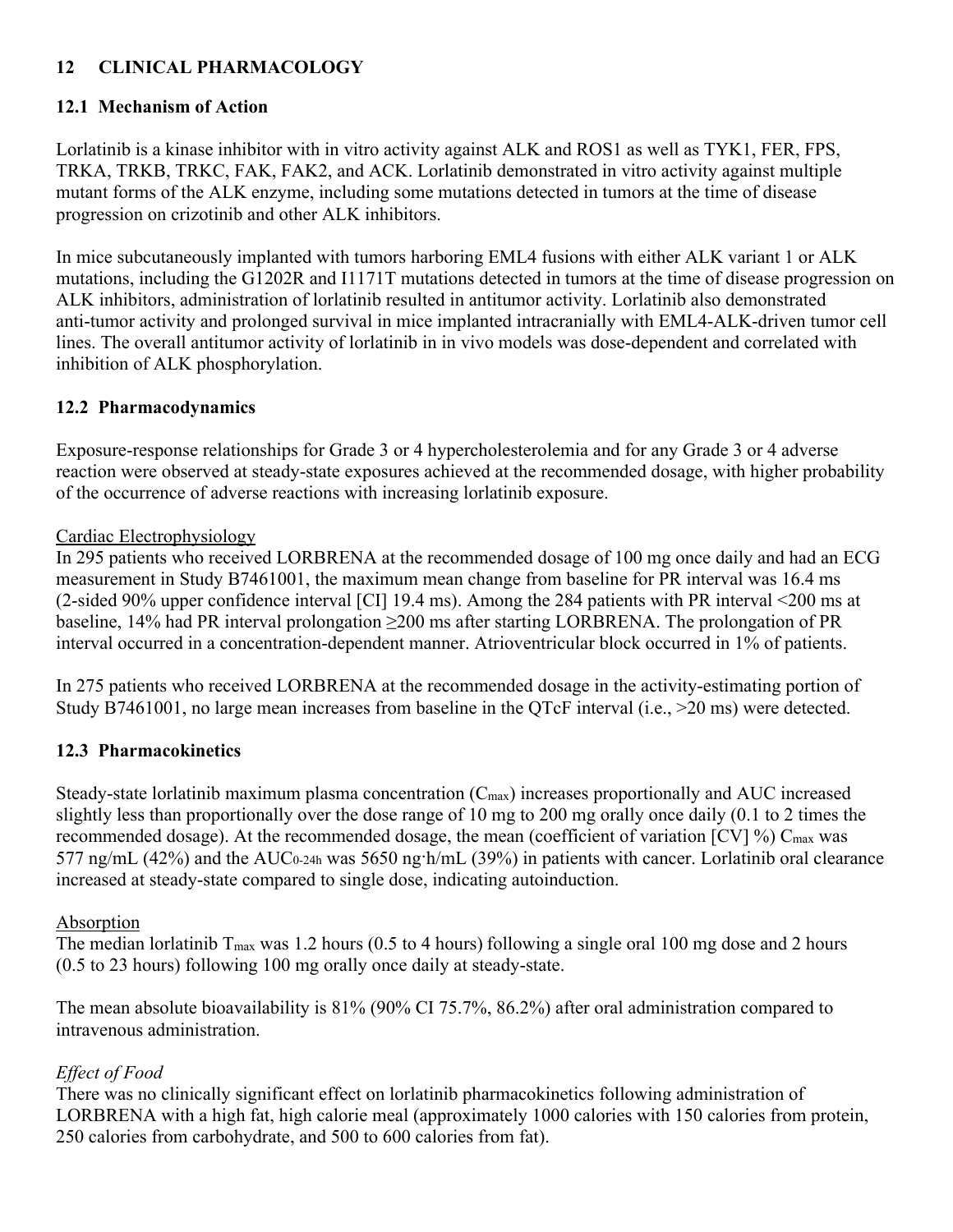#### Distribution

Lorlatinib was 66% bound to plasma proteins at a concentration of 2.4 µM. The blood-to-plasma ratio was 0.99, *in vitro*. The mean (CV%) steady-state volume of distribution ( $V_{ss}$ ) was 305 L (28%) following a single intravenous dose.

## Elimination

The mean plasma half-life ( $t_{\frac{1}{2}}$ ) of lorlatinib was 24 hours (40%) after a single oral 100 mg dose of LORBRENA. The mean oral clearance (CL/F) was 11 L/h (35%) following a single oral 100 mg dose and increased to 18 L/h (39%) at steady-state, suggesting autoinduction.

## *Metabolism*

Lorlatinib is metabolized primarily by CYP3A4 and UGT1A4, with minor contribution from CYP2C8, CYP2C19, CYP3A5, and UGT1A3, *in vitro*.

In plasma, a benzoic acid metabolite (M8) of lorlatinib resulting from the oxidative cleavage of the amide and aromatic ether bonds of lorlatinib accounted for 21% of the circulating radioactivity. The oxidative cleavage metabolite, M8, is pharmacologically inactive.

## *Excretion*

Following a single oral 100 mg dose of radiolabeled lorlatinib, 48% of the radioactivity was recovered in urine  $\left($  <1% as unchanged) and 41% in feces (about 9% as unchanged).

## Specific Populations

No clinically significant differences in lorlatinib pharmacokinetics were observed based on age (19 to 85 years), sex, race/ethnicity, body weight, mild to moderate renal impairment (CL<sub>cr</sub> 30 to 89 mL/min, estimated by Cockcroft-Gault), mild hepatic impairment (total bilirubin  $\leq$  ULN and AST  $>$  ULN or total bilirubin  $> 1$  to 1.5 × ULN and any AST), or metabolizer phenotypes for CYP3A5 and CYP2C19. The effect of moderate to severe hepatic impairment (total bilirubin  $\geq 1.5 \times$  ULN with any AST) on lorlatinib pharmacokinetics is unknown *[see Use in Specific Populations (8.6, 8.7)]*.

#### *Patients with Severe Renal Impairment*

Following administration of a single oral 100 mg dose of LORBRENA, lorlatinib AUC<sub>inf</sub> increased by 42% in subjects with severe renal impairment ( $CL_{cr}$  15 to <30 mL/min, estimated by Cockcroft-Gault) compared to subjects with normal renal function ( $CL_{cr} \geq 90$  mL/min, estimated by Cockcroft-Gault). The pharmacokinetics of lorlatinib have not been studied in patients with end-stage renal disease requiring hemodialysis.

## Drug Interaction Studies

## *Clinical Studies and Model-Informed Approaches*

*Effect of Strong CYP3A Inducers on Lorlatinib:* Rifampin (a strong CYP3A inducer that also activates PXR) 600 mg once daily for 8 days (Days 1 to 8) coadministered with a single oral 100 mg dose of LORBRENA on Day 8 reduced the mean lorlatinib AUC<sub>inf</sub> by 85% and C<sub>max</sub> by 76%. Grade 2 to 4 increases in ALT or AST occurred within 3 days. Grade 4 ALT or AST elevations occurred in 50%, Grade 3 ALT or AST elevations in 33%, and Grade 2 ALT or AST elevations occurred in 8% of subjects. ALT and AST returned to within normal limits within 7 to 34 days (median 15 days) *[see Drug Interactions (7.1)]*.

*Effect of Moderate CYP3A Inducers on Lorlatinib:* Modafinil (a moderate CYP3A inducer) decreased AUCinf by 23% and decreased Cmax by 22% of a single oral 100 mg dose of LORBRENA *[see Drug Interactions (7.1)]*.

*Effect of Strong CYP3A Inhibitors on Lorlatinib:* Itraconazole (a strong CYP3A inhibitor) increased AUCinf by 42% and increased Cmax by 24% of a single oral 100 mg dose of LORBRENA *[see Drug Interactions (7.1)]*.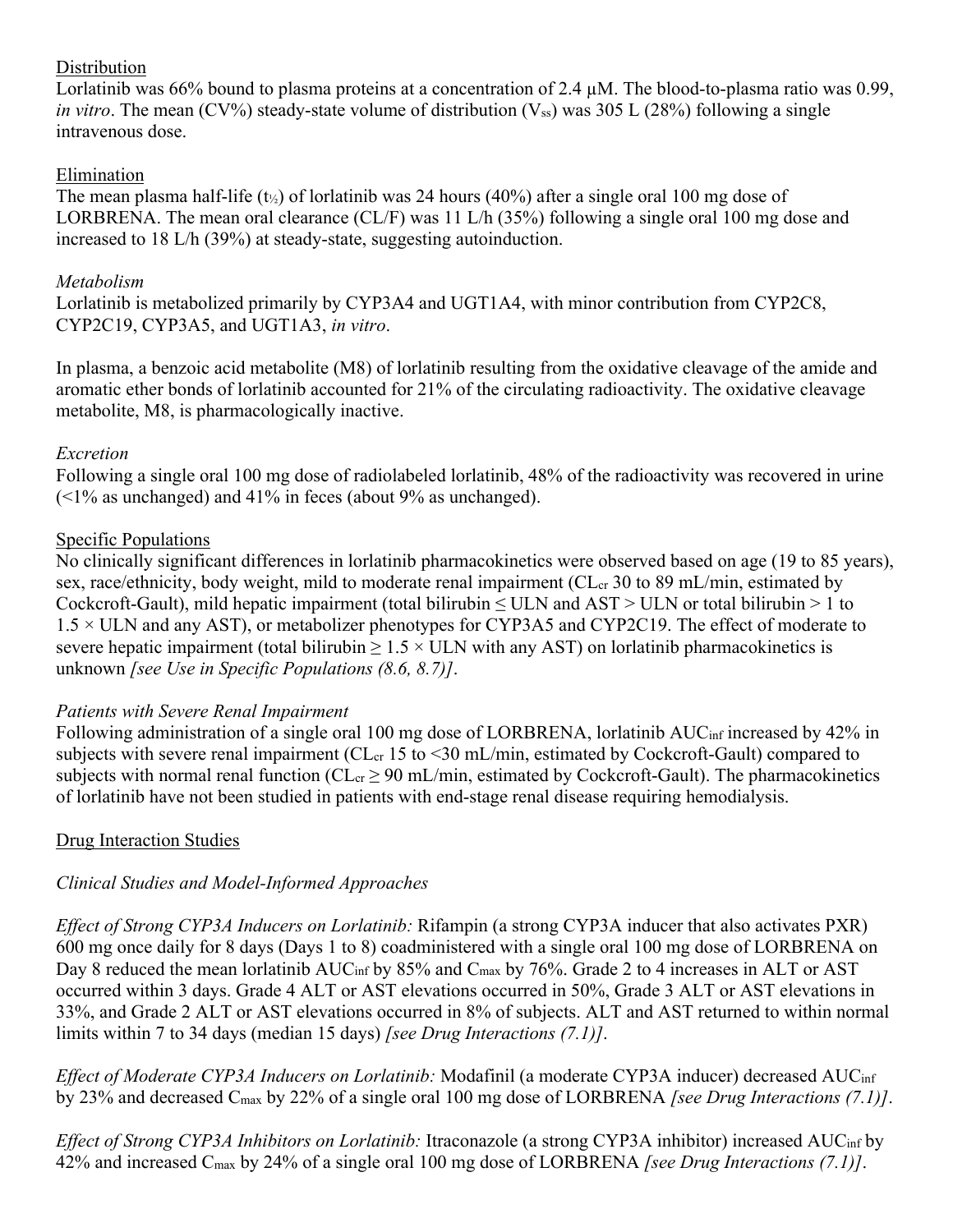*Effect of Fluconazole on Lorlatinib:* Fluconazole is predicted to increase steady-state AUC<sub>tau</sub> and C<sub>max</sub> of lorlatinib by 59%, and 28%, respectively, following concomitant oral administration of 100 mg of LORBRENA once daily and 200 mg fluconazole once daily *[see Drug Interactions (7.1)]*.

*Effect of Moderate CYP3A Inhibitors on Lorlatinib:* No clinically significant effect on steady-state lorlatinib pharmacokinetics is predicted when used concomitantly with verapamil or erythromycin.

*Effect of Lorlatinib on CYP3A Substrates:* LORBRENA 150 mg orally once daily for 15 days decreased AUC<sub>inf</sub> by 64% and Cmax by 50% of a single oral 2 mg dose of midazolam (a sensitive CYP3A substrate) *[see Drug Interactions (7.2)]*.

*Effect of Lorlatinib on CYP2B6 Substrates:* LORBRENA 100 mg orally once daily for 15 days decreased AUCinf by 25% and Cmax by 27% of a single oral 100 mg dose of bupropion (a sensitive CYP2B6 substrate).

*Effect of Lorlatinib on CYP2C9 Substrates:* LORBRENA 100 mg orally once daily for 15 days decreased AUCinf by 43% and Cmax by 15% of a single oral 100 mg dose of tolbutamide (a sensitive CYP2C9 substrate).

*Effect of Lorlatinib on UGT1A Substrates:* LORBRENA 100 mg orally once daily for 15 days decreased AUCinf by 45% and Cmax by 28% of a single oral 100 mg dose of acetaminophen (a UGT1A substrate).

*Effect of Lorlatinib on P-gp Substrates:* LORBRENA 100 mg orally once daily for 15 days decreased AUCinf by 67% and Cmax by 63% of a single oral 60 mg dose of fexofenadine (a P-gp substrate) *[see Drug Interactions (7.2)]*.

*Effect of Acid-Reducing Agents on Lorlatinib*: Concomitant use of a proton pump inhibitor, rabeprazole, did not have a clinically significant effect on lorlatinib pharmacokinetics.

## *In Vitro Studies*

*Effect of Lorlatinib on CYP Enzymes:* Lorlatinib is a time-dependent inhibitor as well as an inducer of CYP3A and activates PXR, with the net effect in vivo being induction. Lorlatinib induces CYP2B6 and activates the human constitutive androstane receptor (CAR). Lorlatinib and the major circulating metabolite, M8, do not inhibit CYP1A2, CYP2B6, CYP2C8, CYP2C9, CYP2C19, or CYP2D6. M8 does not inhibit CYP3A.

M8 does not induce CYP1A2, CYP2B6, or CYP3A.

*Effects of Lorlatinib on UDP-glucuronosyltransferase (UGT):* Lorlatinib and M8 do not inhibit UGT1A1, UGT1A4, UGT1A6, UGT1A9, UGT2B7, or UGT2B15.

*Effect of Lorlatinib on Transporter Systems:* Lorlatinib is an inhibitor of P-gp and activates PXR (potential to induce P-gp), with the net effect in vivo being induction. Lorlatinib inhibits organic cation transporter (OCT)1, organic anion transporter (OAT)3, multidrug and toxin extrusion (MATE)1, and intestinal breast cancer resistance protein (BCRP). Lorlatinib does not inhibit organic anion transporting polypeptide (OATP)1B1, OATP1B3, OAT1, OCT2, MATE2K, or systemic BCRP. M8 does not inhibit P-gp, BCRP, OATP1B1, OATP1B3, OAT1, OAT3, OCT1, OCT2, MATE1, or MATE2K.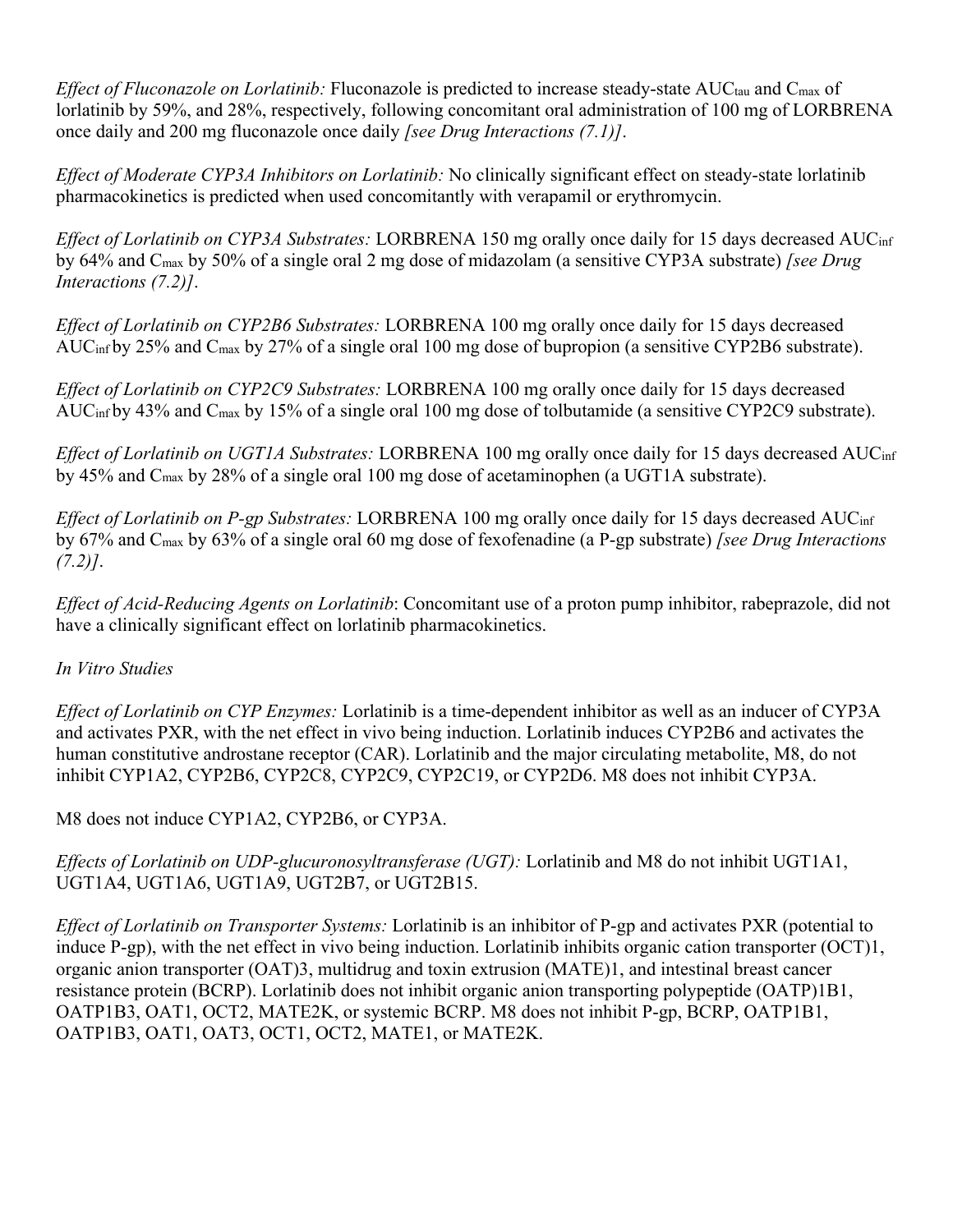## 9B**13 NONCLINICAL TOXICOLOGY**

## **13.1 Carcinogenesis, Mutagenesis, Impairment of Fertility**

Carcinogenicity studies have not been conducted with lorlatinib. Lorlatinib was aneugenic in an in vitro assay in human lymphoblastoid TK6 cells and positive for micronuclei formation in vivo in the bone marrow of rats. Lorlatinib was not mutagenic in an in vitro bacterial reverse mutation (Ames) assay.

Dedicated fertility studies were not conducted with lorlatinib. Findings in male reproductive organs occurred in repeat-dose toxicity studies and included lower testicular, epididymal, and prostate weights; testicular tubular degeneration/atrophy; prostatic atrophy; and/or epididymal inflammation at 15 mg/kg/day and 7 mg/kg/day in rats and dogs, respectively (approximately 8 and 2 times, respectively, the human exposure at the recommended dose of 100 mg based on AUC). The effects on male reproductive organs were reversible.

#### **13.2 Animal Toxicology and/or Pharmacology**

Distended abdomen, skin rash, and increased cholesterol and triglycerides occurred in animals. These findings were accompanied by hyperplasia and dilation of the bile ducts in the liver and acinar atrophy of the pancreas in rats at 15 mg/kg/day and in dogs at 2 mg/kg/day (approximately 8 and 0.5 times, respectively, the human exposure at the recommended dose of 100 mg based on AUC). All effects were reversible within the recovery period.

## 14 CLINICAL STUDIES

#### Previously Untreated ALK-Positive Metastatic NSCLC (CROWN Study)

The efficacy of LORBRENA for the treatment of patients with ALK-positive NSCLC who had not received prior systemic therapy for metastatic disease was established in an open-label, randomized, active-controlled, multicenter study (Study B7461006; NCT03052608). Patients were required to have an ECOG performance status of 0-2 and ALK-positive NSCLC as identified by the VENTANA ALK (D5F3) CDx assay. Neurologically stable patients with treated or untreated asymptomatic CNS metastases, including leptomeningeal metastases, were eligible. Patients were required to have finished radiation therapy, at least 2 weeks (for stereotactic or partial radiation) or 4 weeks (for whole brain irradiation) prior to randomization. Patients with severe acute or chronic psychiatric conditions, including recent (within the past year) or active suicidal ideation or behavior, were excluded.

Patients were randomized 1:1 to receive LORBRENA 100 mg orally once daily or crizotinib 250 mg orally twice daily. Randomization was stratified by ethnic origin (Asian vs. non-Asian) and the presence or absence of CNS metastases at baseline. Treatment on both arms was continued until disease progression or unacceptable toxicity. The major efficacy outcome measure was progression-free survival (PFS) as determined by Blinded Independent Central Review (BICR) according to Response Evaluation Criteria in Solid Tumors (RECIST) version 1.1 (v1.1). Additional efficacy outcome measures were overall survival (OS) and tumor assessment related data by BICR, including overall response rate (ORR), and duration of response (DOR). In patients with measurable CNS metastases at baseline, additional outcome measures were intracranial overall response rate (IC-ORR) and intracranial duration of response (IC-DOR) by BICR.

A total of 296 patients were randomized to LORBRENA  $(n=149)$  or crizotinib  $(n=147)$ . The demographic characteristics of the overall study population were: median age 59 years (range: 26 to 90 years), age ≥65 years (35%), 59% female, 49% White, 44% Asian, and 0.3% Black. The ECOG performance status at baseline was 0 or 1 in 96% of patients. The majority of patients had adenocarcinoma (95%) and never smoked (59%). CNS metastases were present in 26% (n=78) of patients: of these, 30 patients had measurable CNS lesions.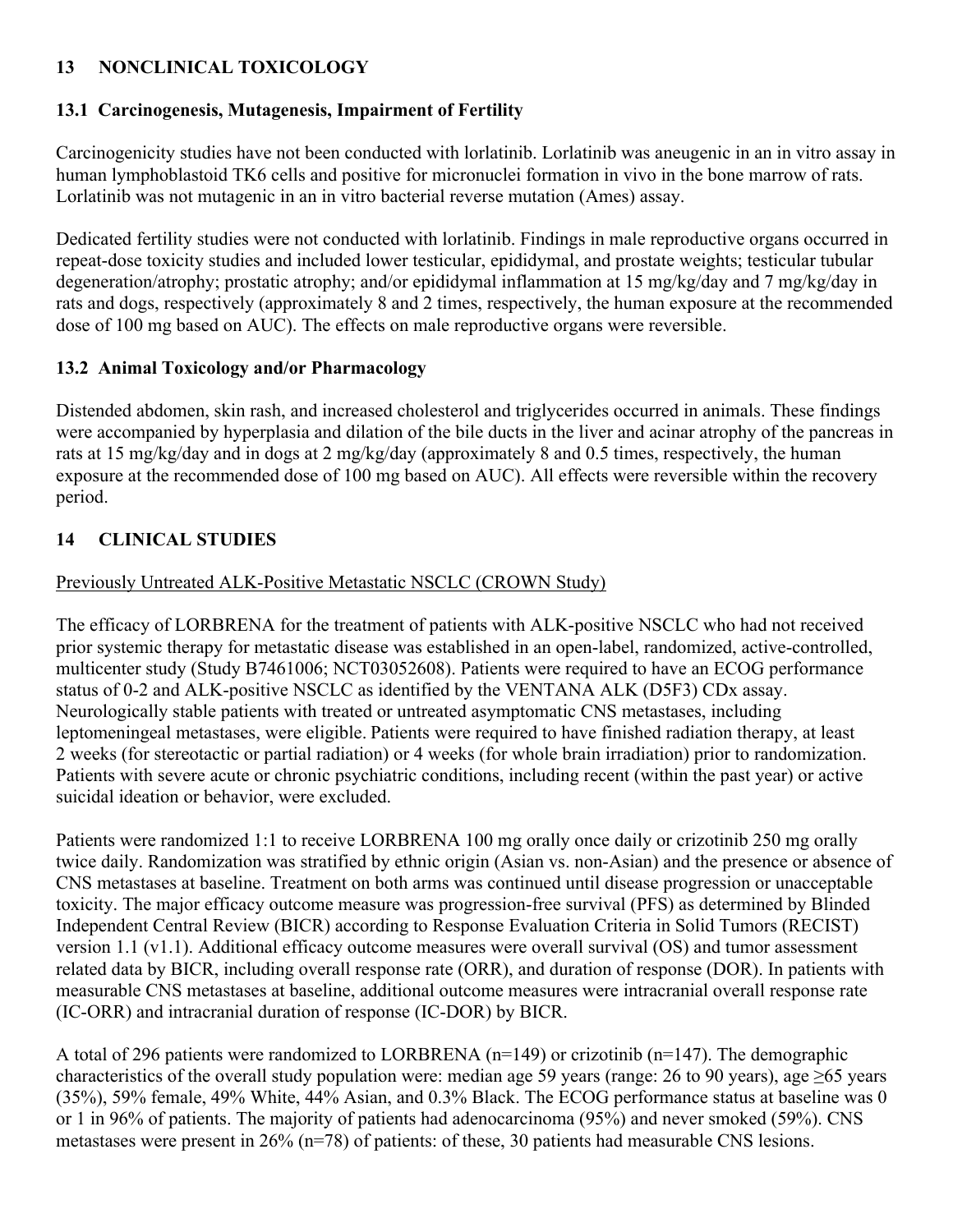Efficacy results from Study B7461006 as assessed by BICR are summarized in Table 6 and Figure 1. Results demonstrated a significant improvement in PFS for the LORBRENA arm over the crizotinib arm. At the data cutoff point OS data was not mature.

| $\sum_{i=1}^{n}$                              |                  |                |  |  |
|-----------------------------------------------|------------------|----------------|--|--|
|                                               | <b>LORBRENA</b>  | Crizotinib     |  |  |
| <b>Efficacy Parameter</b>                     | $N = 149$        | $N = 147$      |  |  |
| <b>Progression-free survival</b>              |                  |                |  |  |
| Number of events, $n$ $%$                     | 41 (28%)         | 86 (59%)       |  |  |
| Progressive disease, n (%)                    | 32(22%)          | 82 (56%)       |  |  |
| Death, $n$ $\left(\frac{9}{6}\right)$         | 9(6%)            | 4(3%)          |  |  |
| Median, months $(95\% \text{ CI})^{\text{a}}$ | NE (NE, NE)      | 9.3(7.6, 11.1) |  |  |
| Hazard ratio (95% $CI$ ) <sup>b</sup>         | 0.28(0.19, 0.41) |                |  |  |
| p-value*                                      | < 0.0001         |                |  |  |
| <b>Overall response rate</b>                  |                  |                |  |  |
| Overall response rate (95% CI) <sup>c</sup>   | 76\% (68, 83)    | 58% (49, 66)   |  |  |
| Complete response                             | 3%               | $0\%$          |  |  |
| Partial response                              | 73%              | 58%            |  |  |
| <b>Duration of response</b>                   |                  |                |  |  |
| Number of responders, n                       | 113              | 85             |  |  |
| Median, months (Range)                        | NE(0.9, 31.3)    | 11(1.1, 27.5)  |  |  |
| Response duration $\geq 6$ months, n (%)      | 101 (89%)        | 53 (62%)       |  |  |
| Response duration $\geq$ 12 months, n (%)     | 79 (70%)         | 23(27%)        |  |  |
| Response duration $\geq$ 18 months, n (%)     | $34(30\%)$       | $9(11\%)$      |  |  |

**Table 6 Efficacy Results in Study B7461006 (CROWN)** 

Abbreviations: CI=confidence interval; N=number of patients; NE=not estimable; PFS=progression free survival.

p-value based on 1-sided stratified log-rank test.

<sup>a</sup> Based on the Brookmeyer and Crowley method.

<sup>b</sup> Hazard ratio based on Cox proportional hazards model.<br><sup>c</sup> Using exact method based on binomial distribution

Using exact method based on binomial distribution.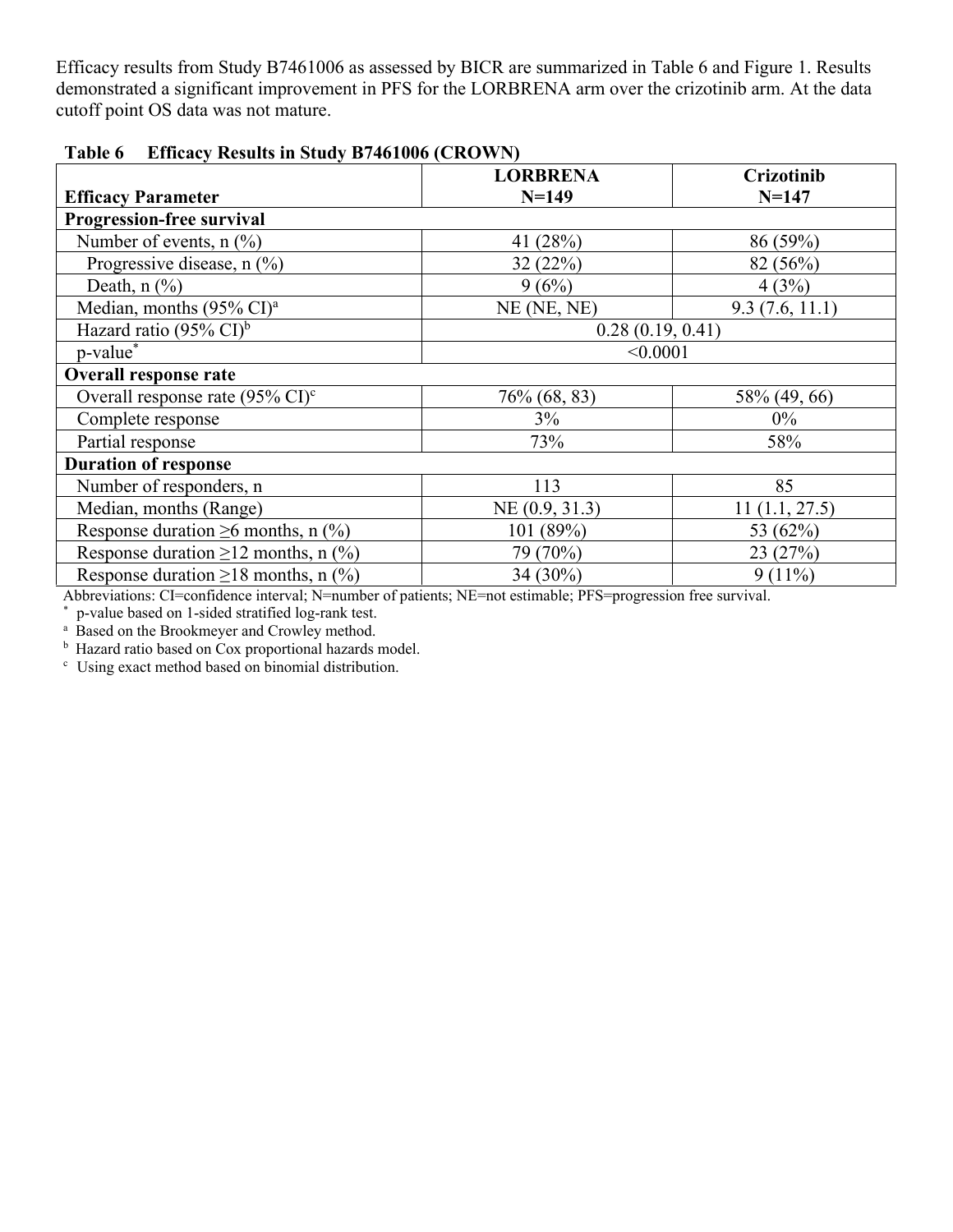



The results of prespecified exploratory analyses of intracranial response rate in 30 patients with measurable CNS lesions at baseline as assessed by BICR are summarized in Table 7.

|  | Table 7 Intracranial Response Rate in Patients with Measurable Intracranial Lesions in CROWN |  |
|--|----------------------------------------------------------------------------------------------|--|
|  |                                                                                              |  |

| <b>Intracranial Tumor Response Assessment</b>             | <b>LORBRENA</b><br>$N=17$ | Crizotinib<br>$N=13$ |  |  |
|-----------------------------------------------------------|---------------------------|----------------------|--|--|
| Intracranial response rate $(95\% \text{ CI})^{\text{a}}$ | 82\% (57, 96)             | $23\% (5, 54)$       |  |  |
| Complete response                                         | 71%                       | 8%                   |  |  |
| Duration of response                                      |                           |                      |  |  |
| Number of responders, n                                   |                           |                      |  |  |
| Response duration $\geq$ 12 months, n (%)                 | $79\%)$                   |                      |  |  |

Abbreviations: CI=confidence interval; N/n=number of patients.

<sup>a</sup> Using exact method based on binomial distribution.

#### ALK-Positive Metastatic NSCLC Previously Treated with an ALK Kinase Inhibitor

The efficacy of LORBRENA was demonstrated in a subgroup of patients with ALK-positive metastatic NSCLC previously treated with one or more ALK kinase inhibitors who were enrolled in a non-randomized, doseranging and activity-estimating, multi-cohort, multicenter study (Study B7461001; NCT01970865). Patients included in this subgroup were required to have metastatic disease with at least 1 measurable target lesion according to RECIST v1.1, ECOG performance status of 0 to 2, and documented ALK rearrangement in tumor tissue as determined by fluorescence in situ hybridization (FISH) assay or by Immunohistochemistry (IHC), and received LORBRENA 100 mg orally once daily. Patients with asymptomatic CNS metastases, including patients with stable or decreasing steroid use within 2 weeks prior to study entry, were eligible. Patients with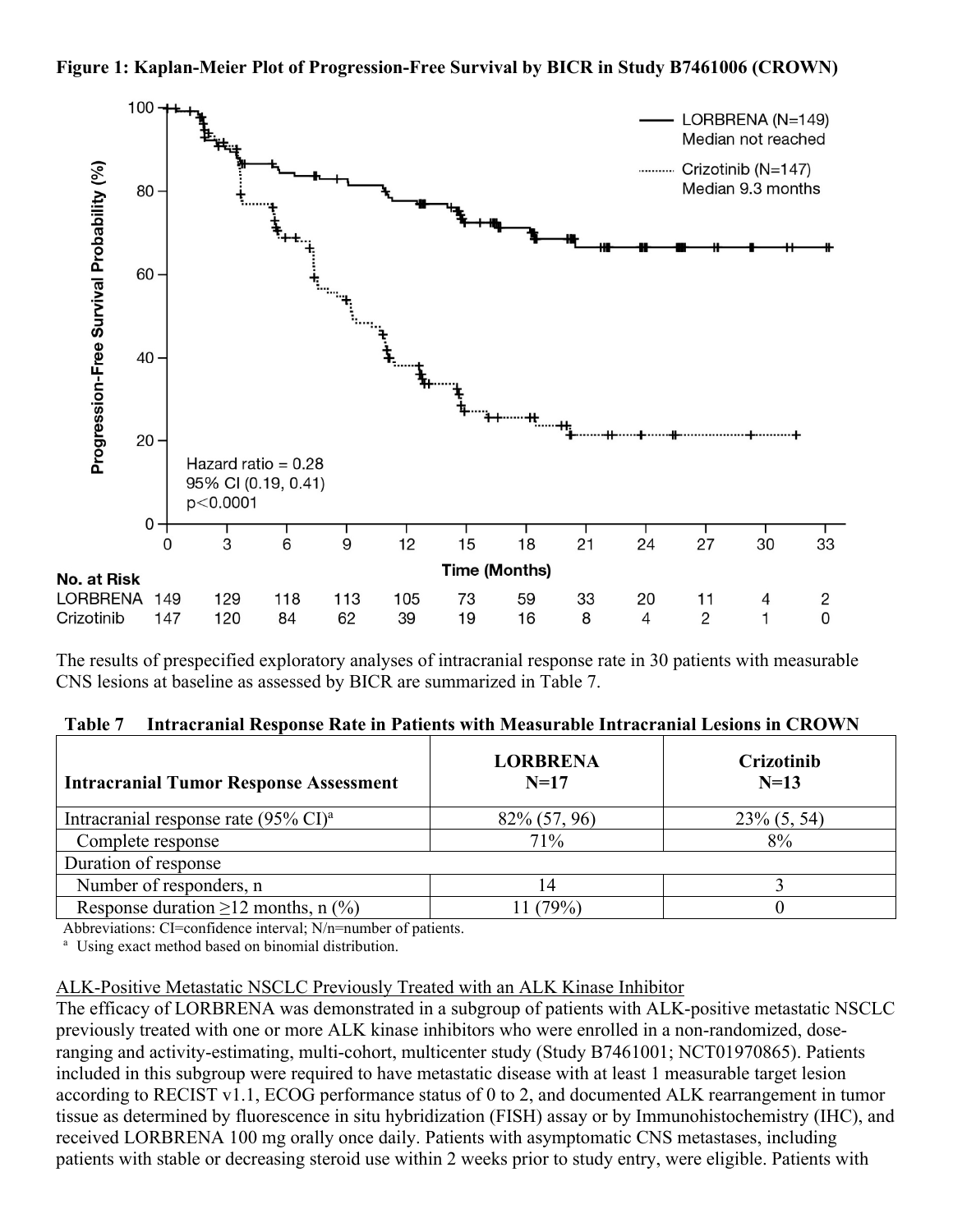severe, acute, or chronic psychiatric conditions including suicidal ideation or behavior were excluded. In addition, for patients with ALK-positive metastatic NSCLC, the extent and type of prior treatment was specified for each individual cohort (see Table 8). The major efficacy outcome measures were ORR and intracranial ORR, according to RECIST v1.1, as assessed by Independent Central Review (ICR) committee. Data were pooled across all subgroups listed in Table 8. Additional efficacy outcome measures included DOR, and intracranial DOR.

A total of 215 patients were enrolled across the subgroups in Table 8. The distribution of patients by type and extent of prior therapy is provided in Table 8. The demographic characteristics across all 215 patients were: 59% female, 51% White, 34% Asian, and the median age was 53 years (29 to 85 years) with 18% of patients ≥65 years. The ECOG performance status at baseline was 0 or 1 in 96% of patients. All patients had metastatic disease and 95% had adenocarcinoma. Brain metastases as identified by ICR were present in 69% of patients; of these, 60% had received prior radiation to the brain and 60% (n=89) had measurable disease per ICR.

#### **Table 8 Extent of Prior Therapy in the Subgroup of Patients with Previously Treated ALK-Positive Metastatic NSCLC in Study B7461001**

| <b>Extent of prior therapy</b>                                                       | <b>Number of</b><br><b>patients</b> |
|--------------------------------------------------------------------------------------|-------------------------------------|
| Prior crizotinib and no prior chemotherapy <sup>a</sup>                              | 29                                  |
| Prior crizotinib and 1-2 lines of prior chemotherapy <sup>a</sup>                    | 35                                  |
| Prior ALK inhibitor (not crizotinib) with or without prior chemotherapy <sup>a</sup> | 28                                  |
| Two prior ALK inhibitors with or without prior chemotherapy <sup>a</sup>             | 75                                  |
| Three prior ALK inhibitors with or without prior chemotherapy <sup>a</sup>           | 48                                  |
| Total                                                                                | 215                                 |

Abbreviations: ALK=anaplastic lymphoma kinase; NSCLC=non-small cell lung cancer.<br><sup>a</sup> Chemotherapy administered in the metastatic setting.

Efficacy results for Study B7461001 are summarized in Tables 9 and 10.

#### **Table 9 Efficacy Results in Study B7461001**

|                                                    | Overall         |
|----------------------------------------------------|-----------------|
| <b>Efficacy Parameter</b>                          | $N = 215$       |
| <b>Overall response rate</b> $(95\% \text{ CI})^6$ | 48% (42, 55)    |
| Complete response                                  | $4\%$           |
| Partial response                                   | 44%             |
| <b>Duration of response</b>                        |                 |
| Median, months <sup>c</sup> (95% CI)               | 12.5(8.4, 23.7) |

Abbreviations: CI=confidence interval; N=number of patients.

<sup>a</sup> Per Independent Central Review.

<sup>b</sup> Using exact method based on binomial distribution.

c Estimated using the Kaplan-Meier method.

An assessment of intracranial ORR and the duration of response for CNS metastases in the subgroup of 89 patients in Study B7461001 with baseline measurable lesions in the CNS according to RECIST v1.1 are summarized in Table 10. Of these, 56 (63%) patients received prior brain radiation, including 42 patients (47%) who completed brain radiation treatment at least 6 months before starting treatment with LORBRENA.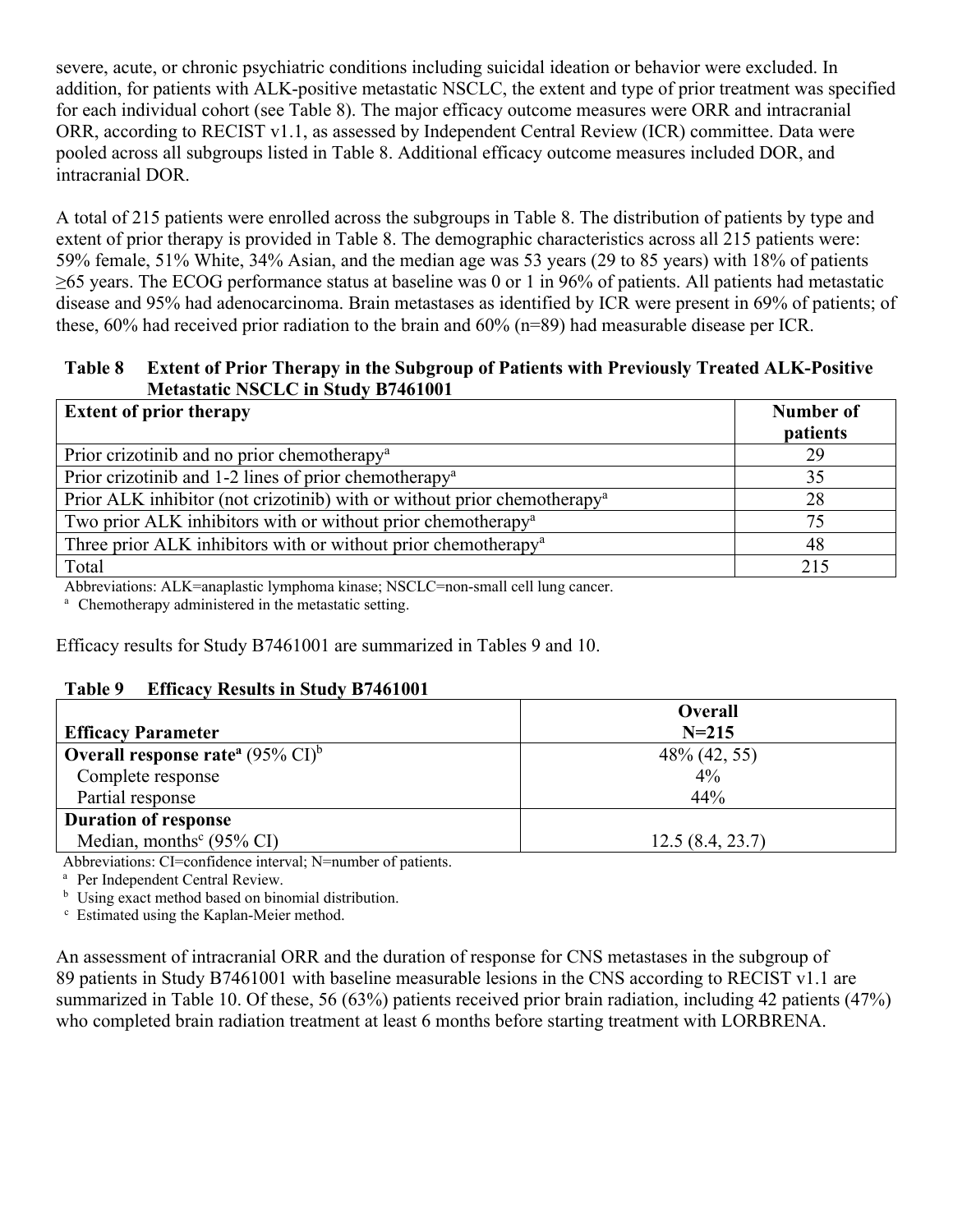#### **Table 10 Intracranial Response Rate in Patients with Measurable Intracranial Lesions in Study B7461001**

|                                                               | <b>Intracranial</b> |
|---------------------------------------------------------------|---------------------|
| <b>Efficacy Parameter</b>                                     | $N=89$              |
| Intracranial response rate <sup>a</sup> (95% CI) <sup>b</sup> | $60\%$ (49, 70)     |
| Complete response                                             | 21%                 |
| Partial response                                              | 38%                 |
| <b>Duration of response</b>                                   |                     |
| Median, months <sup>c</sup> (95% CI)                          | 19.5(12.4, NR)      |

Abbreviations: CI=confidence interval; N=number of patients; NR=not reached.

<sup>a</sup> Per Independent Central Review.

<sup>b</sup> Using exact method based on binomial distribution.

c Estimated using the Kaplan-Meier method.

In exploratory analyses conducted in subgroups defined by prior therapy, the response rates to LORBRENA were:

- ORR = 39% (95% CI: 30, 48) in 119 patients who received crizotinib and at least one other ALK inhibitor, with or without prior chemotherapy
- ORR =  $31\%$  (95% CI: 9, 61) in 13 patients who received alectinib as their only ALK inhibitor, with or without prior chemotherapy
- ORR =  $46\%$  (95% CI: 19, 75) in 13 patients who received ceritinib as their only ALK inhibitor, with or without prior chemotherapy

#### 16 HOW SUPPLIED/STORAGE AND HANDLING

Table 11 describes the available strengths and package configurations for LORBRENA:

| Package              | <b>Strength</b> | NDC.               | <b>Description</b>                              |  |
|----------------------|-----------------|--------------------|-------------------------------------------------|--|
| Configuration        | (mg)            |                    |                                                 |  |
| 30 count bottle with | 25              | 0069-0227-01       | 8 mm round, tan, immediate release              |  |
| a child-resistant    |                 |                    | film-coated, debossed with "Pfizer" on one      |  |
| closure              |                 |                    | side and "25" and "LLN" on the other side       |  |
| 30 count bottle with | 100             | $0069 - 0231 - 01$ | 8.5 mm $\times$ 17 mm oval, lavender, immediate |  |
| a child-resistant    |                 |                    | release, film-coated, debossed with "Pfizer" on |  |
| closure              |                 |                    | one side and "LLN 100" on the other side        |  |

#### **Table 11 LORBRENA Tablets**

Store at 20 $^{\circ}$ C to 25 $^{\circ}$ C (68 $^{\circ}$ F to 77 $^{\circ}$ F); excursions permitted between 15 $^{\circ}$ C to 30 $^{\circ}$ C (59 $^{\circ}$ F to 86 $^{\circ}$ F) [see USP Controlled Room Temperature].

## 17 PATIENT COUNSELING INFORMATION

Advise the patient to read the FDA-approved patient labeling (Patient Information).

Risk of Serious Hepatotoxicity with Concomitant Use of Strong CYP3A Inducers Inform patients of the potential risk of hepatoxicity with the concomitant use of strong CYP3A inducers.

Advise patients to inform their healthcare providers of all medications they are taking, including prescription medicines, over-the-counter drugs, vitamins, and herbal products (e.g., St. John's wort) *[see Warnings and Precautions (5.1)]*.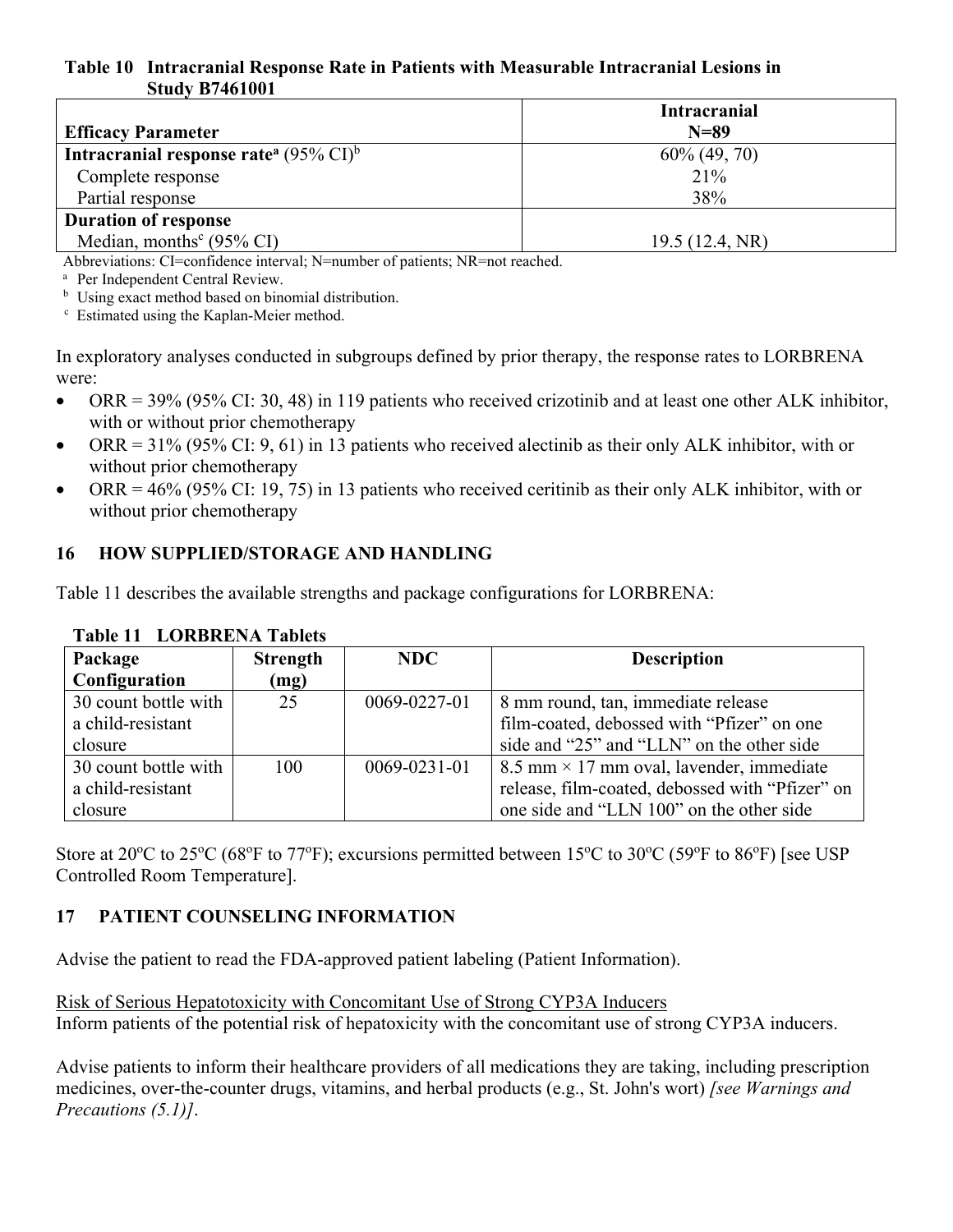#### Central Nervous System (CNS) Effects

Advise patients to notify their healthcare provider if they experience new or worsening CNS symptoms *[see Warnings and Precautions (5.2)]*.

#### Hyperlipidemia

Inform patients that serum cholesterol and triglycerides will be monitored during treatment. Advise patients that initiation or an increase in the dose of lipid-lowering agents may be required *[see Warnings and Precautions (5.3)]*.

#### Atrioventricular (AV) Block

Inform patients of the risks of AV block. Advise patients to contact their healthcare provider immediately to report new or worsening cardiac symptoms *[see Warnings and Precautions (5.4)]*.

#### Interstitial Lung Disease (ILD)/Pneumonitis

Inform patients of the risks of severe ILD/pneumonitis. Advise patients to contact their healthcare provider immediately to report new or worsening respiratory symptoms *[see Warnings and Precautions (5.5)]*.

#### Hypertension

Advise patients of the risks of hypertension and to promptly report signs or symptoms of hypertension to their healthcare provider. Advise patients with hypertension that antihypertension medications may need to be initiated or adjusted during treatment with LORBRENA *[see Warnings and Precautions (5.6)]*.

#### Hyperglycemia

Inform patients of the risks of new or worsening hyperglycemia and the need to periodically monitor glucose levels. Advise patients with newly occurring hyperglycemia during treatment with LORBRENA that antihyperglycemic medications may need to be initiated. Inform patients with diabetes mellitus or glucose intolerance that antihyperglycemic medications may need to be adjusted during treatment with LORBRENA *[see Warnings and Precautions (5.7)]*.

## Embryo-Fetal Toxicity

Advise females of reproductive potential of the potential risk to a fetus. Advise females to inform their healthcare provider of a known or suspected pregnancy *[see Warnings and Precautions (5.8), Use in Specific Populations (8.1)]*.

Advise females of reproductive potential to use effective non-hormonal contraception during treatment with LORBRENA and for at least 6 months after the final dose *[see Use in Specific Populations (8.3)]*.

Advise male patients with female partners of reproductive potential to use effective contraception during treatment with LORBRENA and for at least 3 months after the final dose *[see Use in Specific Populations (8.3), Nonclinical Toxicology (13.1)]*.

#### Lactation

Advise women not to breastfeed during treatment with LORBRENA and for 7 days after the final dose *[see Use in Specific Populations (8.2)]*.

## Infertility

Advise males of reproductive potential that LORBRENA may transiently impair fertility *[see Use in Specific Populations (8.3), Nonclinical Toxicology (13.1)]*.

This product's labeling may have been updated. For the most recent prescribing information, please visit www.LORBRENA.com.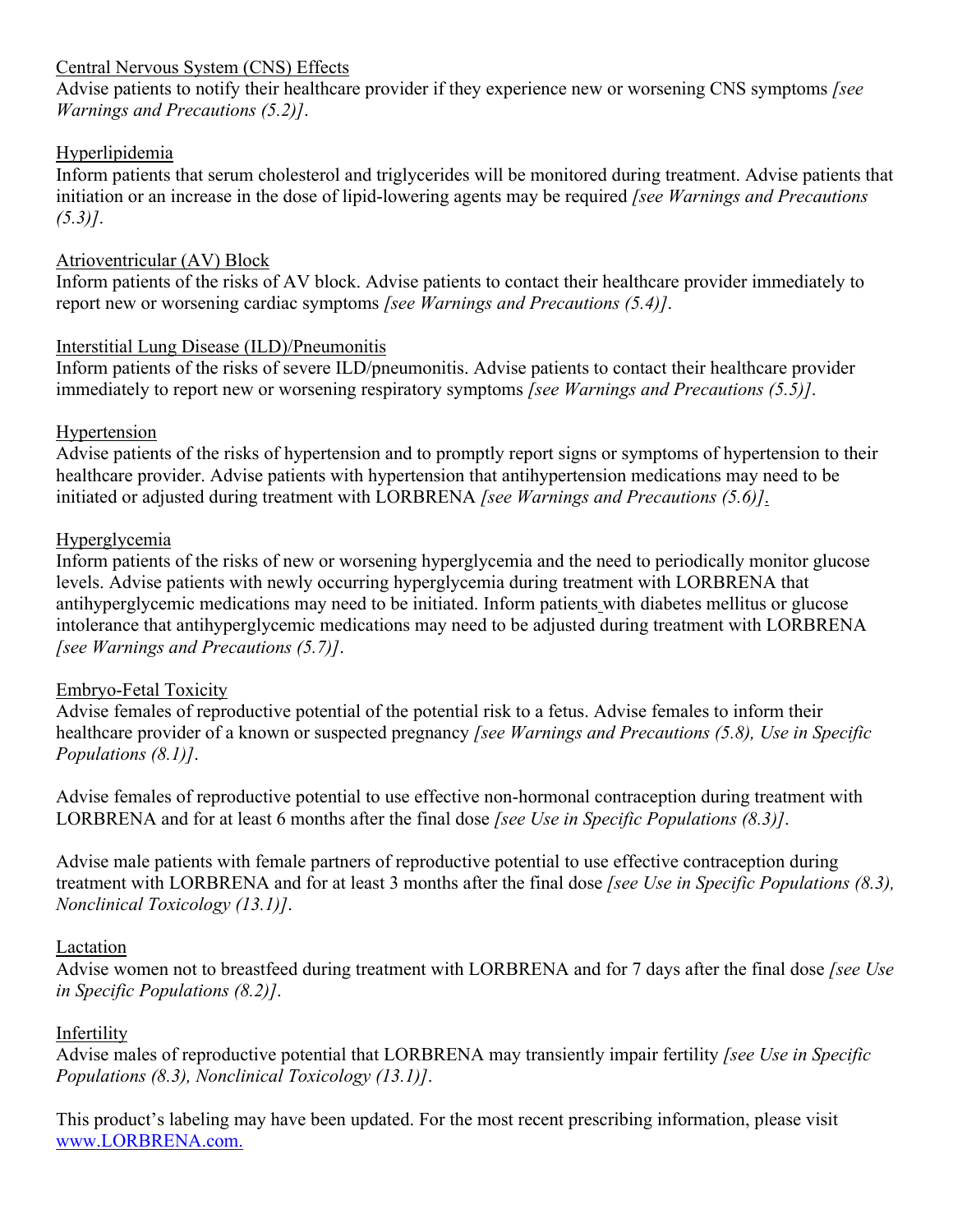Distributed by



LAB-1162-5.0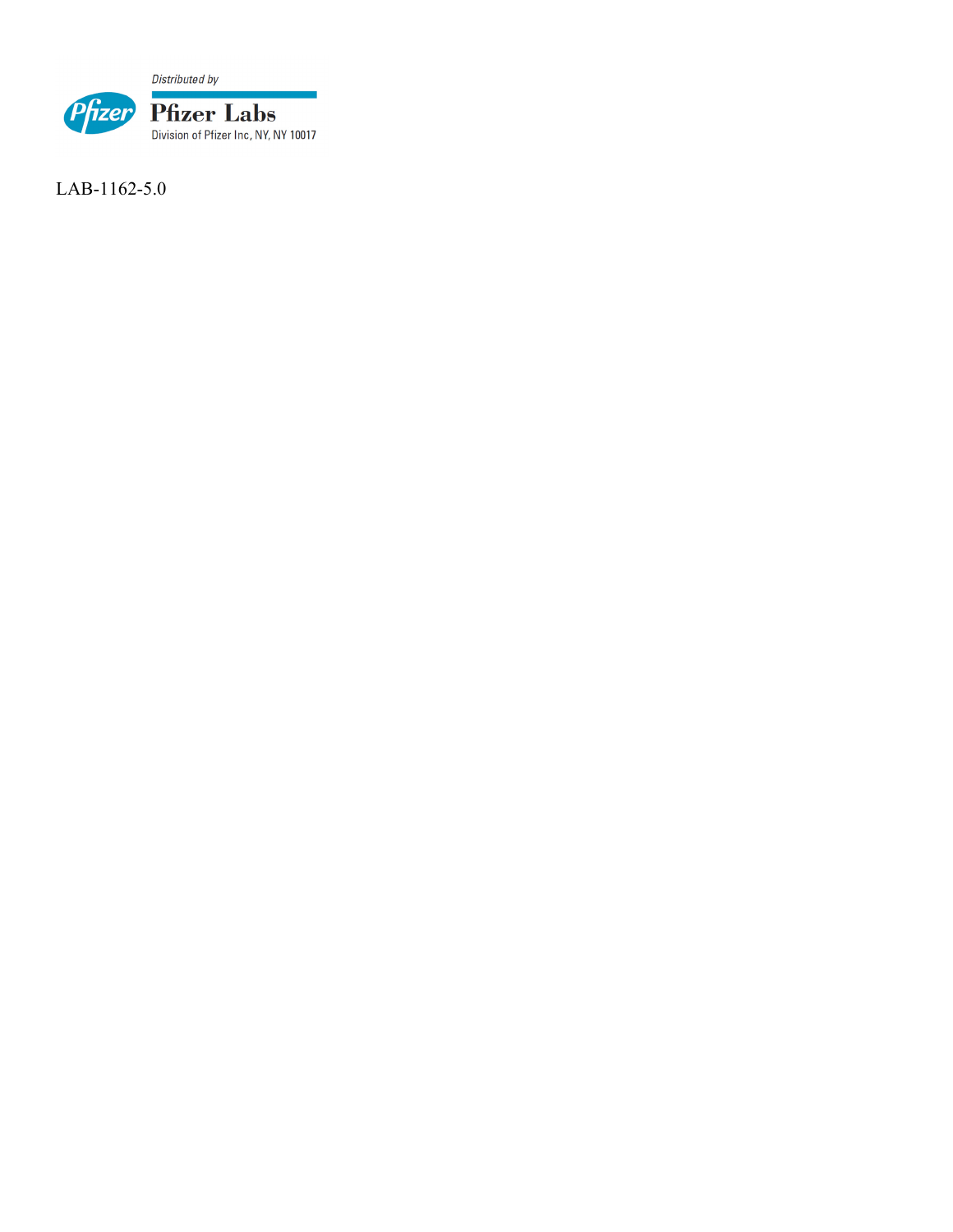#### **PATIENT INFORMATION LORBRENA (lor-BREN-ah) (lorlatinib)**

#### **tablets**

**What is the most important information I should know about LORBRENA? LORBRENA may cause serious side effects, including:** 

- **Liver problems due to interactions with other medicines.** It is important to know what medicines should not be taken with LORBRENA.
- **Central nervous system (CNS) effects.** LORBRENA may cause CNS effects, including:
	- o problems with thinking, such as forgetfulness or confusion
	- o changes in mood, such as depression and thoughts about suicide or dying
	- $\circ$  psychotic effects, such as seeing or hearing things that are not real (hallucinations)
	- o seizures
	- o changes in speech
	- o changes in sleep

Tell your healthcare provider if you experience new or worsening symptoms of these CNS effects during treatment with LORBRENA.

- **Increases in the cholesterol and triglycerides (lipid) levels in your blood.** Most people will have an increase in the lipid levels in their blood during treatment with LORBRENA.
	- o If you have increases in the lipid levels in your blood during treatment with LORBRENA, your healthcare provider may need to start you on a medicine to lower the levels. If you are already taking a medicine to lower the lipid levels in your blood, your healthcare provider may need to increase your dose of that medicine.
	- o Your healthcare provider should do blood tests to check the lipid levels in your blood before starting treatment, 1 to 2 months after starting treatment, and during treatment with LORBRENA.
- **Heart problems.** LORBRENA may cause very slow or abnormal heartbeats. Your healthcare provider should check your heart rhythm (electrocardiogram or EKG) before starting and during treatment with LORBRENA. Tell your healthcare provider right away if you feel dizzy or faint or have abnormal heartbeats. In some people, these problems are severe and your healthcare provider may need to have you stop taking LORBRENA or have a pacemaker placed.
- **Lung problems.** LORBRENA may cause severe or life-threatening swelling (inflammation) of the lungs during treatment that can lead to death. Symptoms may be similar to those from lung cancer. Tell your healthcare provider right away if you have any new or worsening symptoms of lung problems, including trouble breathing, shortness of breath, cough, or fever.
- **High blood pressure (hypertension).** Your healthcare provider should check your blood pressure before starting treatment, 2 weeks after starting treatment, and then at least every month during treatment with LORBRENA. Your healthcare provider may need to start or change your blood pressure medicine if you have high blood pressure during treatment with LORBRENA. Tell your healthcare provider right away if you get signs or symptoms of high blood pressure, including: headaches, dizziness, blurred vision, chest pain or shortness of breath.
- **High blood sugar (hyperglycemia).** LORBRENA may increase your blood sugar levels. Your healthcare provider should do blood tests to check your blood sugar levels before starting and during treatment with LORBRENA. Your healthcare provider may need to start or change your blood sugar medicine to control your blood sugar levels. Tell your healthcare provider right away if you get new or worsening signs and symptoms of high blood sugar, including:

o feeling very thirsty

needing to urinate more than usual

- o feeling sick to your stomach
- o feeling weak or tired

o feeling very hungry

o feeling confused

If you have serious side effects during treatment with LORBRENA, your healthcare provider may change your dose, stop your treatment for a period of time, or completely stop treatment with LORBRENA.

#### **See "What are possible side effects of LORBRENA?" for more information about side effects.**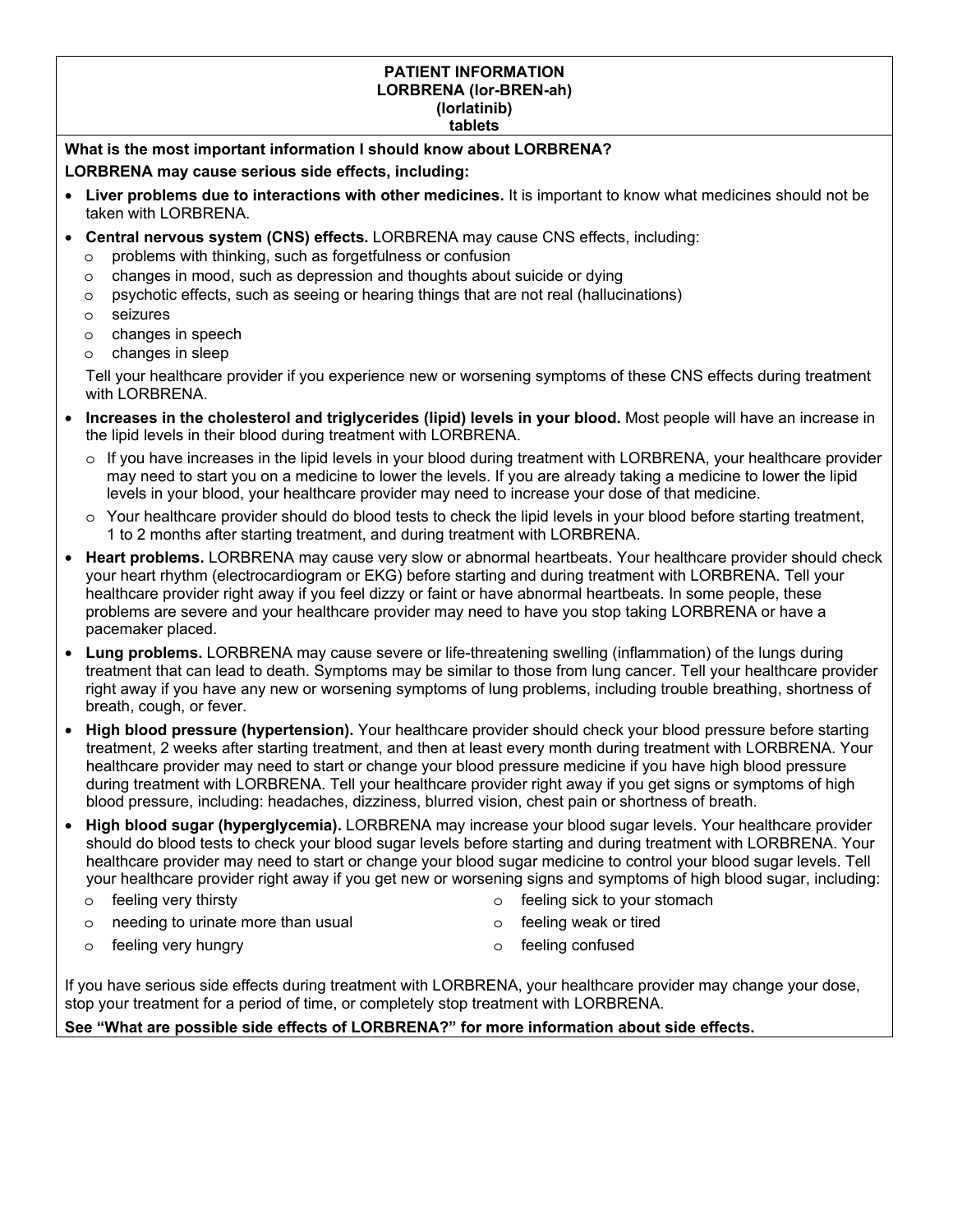#### **What is LORBRENA?**

LORBRENA is a prescription medicine used to treat adults with non-small cell lung cancer (NSCLC):

- that is caused by an abnormal anaplastic lymphoma kinase (ALK) gene, **and**
- that has spread to other parts of your body.

Your healthcare provider will perform a test to make sure that LORBRENA is right for you.

It is not known if LORBRENA is safe and effective in children.

**Do not take LORBRENA if you** take certain other medicines called strong CYP3A inducers. Ask your healthcare provider for a list of these medicines if you are not sure.

#### **Before taking LORBRENA, tell your healthcare provider about all of your medical conditions, including if you:**

- have kidney problems
- have had episodes of depression or seizures
- have high levels of cholesterol or triglycerides in your blood
- have problems with your heart beat
- have lung or breathing problems
- have high blood pressure
- have diabetes or high blood sugar
- are pregnant or plan to become pregnant. LORBRENA can harm your unborn baby.
	- o Your healthcare provider will do a pregnancy test before you start treatment with LORBRENA.
	- o Tell your healthcare provider right away if you become pregnant or think you may be pregnant during treatment with LORBRENA.
		- **Females** who are able to become pregnant should use effective non-hormonal birth control during treatment with LORBRENA and for at least 6 months after the final dose of LORBRENA. Birth control pills (oral contraceptives) and other hormonal forms of birth control may not be effective if used during treatment with LORBRENA. Talk to your healthcare provider about birth control choices that are right for you during this time.
		- **Males** who have female partners who are able to become pregnant should use effective birth control during treatment with LORBRENA and for at least 3 months after the final dose of LORBRENA.
- are breastfeeding or plan to breastfeed. It is not known if LORBRENA passes into your breast milk. Do not breastfeed during treatment with LORBRENA and for 7 days after the final dose. Talk to your healthcare provider about the best way to feed your baby during this time.

**Tell your healthcare provider about all the medicines you take, including** prescription medicines, over-the-counter medicines, vitamins, and herbal supplements. LORBRENA may affect the way other medicines work and other medicines may affect the way LORBRENA works causing side effects.

Know the medicines you take. Keep a list of them to show to your healthcare provider and pharmacist when you get a new medicine.

#### **How should I take LORBRENA?**

- Take LORBRENA exactly as your healthcare provider tells you to take it. Do not change your dose or stop taking LORBRENA unless your healthcare provider tells you to.
- Swallow LORBRENA tablets whole. Do not chew, crush, or split LORBRENA tablets. Do not take LORBRENA tablets if they are broken, cracked, or not intact.
- Take LORBRENA 1 time a day, at the same time each day.
- You may take LORBRENA with or without food.
- If you miss a dose, take it as soon as you remember. However, if it is close to the time of your next dose (within 4 hours), just take your next dose at your regular time. **Do not** take 2 doses of LORBRENA at the same time to make up for the missed dose.
- If you vomit after taking a dose of LORBRENA, do not take an extra dose. Take your next dose at your regular time.